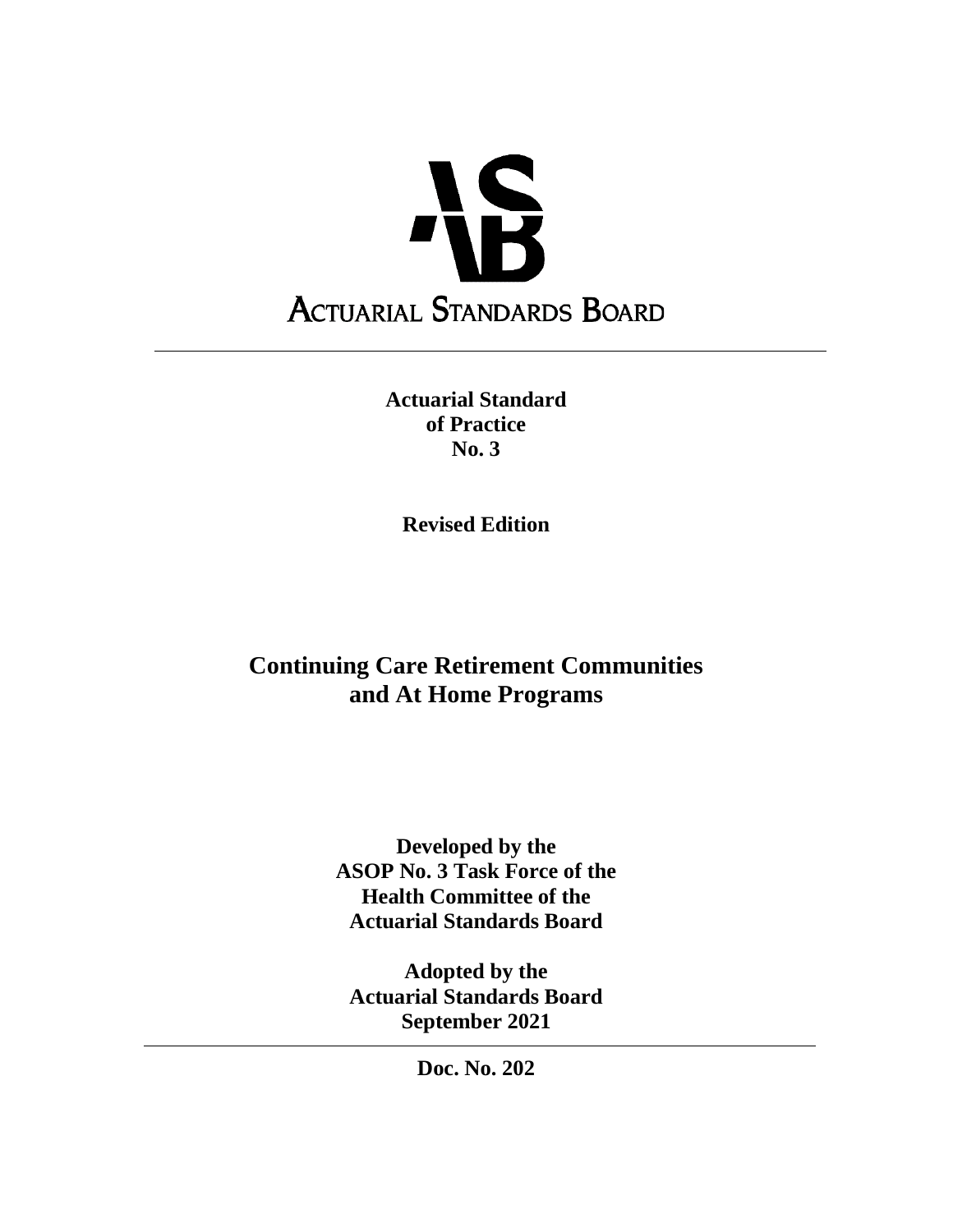# **T A B L E O F C O N T E N T S**

|      | <b>Transmittal Memorandum</b>                                   | $\mathbf V$                                |
|------|-----------------------------------------------------------------|--------------------------------------------|
|      | <b>STANDARD OF PRACTICE</b>                                     |                                            |
|      | Section 1. Purpose, Scope, Cross References, and Effective Date | $\mathbf{1}$                               |
| 1.1  | Purpose                                                         | $\mathbf{1}$                               |
| 1.2  | Scope                                                           | $\mathbf{1}$                               |
| 1.3  | <b>Cross References</b>                                         | $\overline{c}$                             |
| 1.4  | <b>Effective Date</b>                                           | $\overline{2}$                             |
|      | Section 2. Definitions                                          | $\overline{c}$                             |
| 2.1  | <b>Actuarial Balance Sheet</b>                                  |                                            |
| 2.2  | <b>Actuarial Present Value</b>                                  | $\begin{array}{c} 2 \\ 2 \\ 2 \end{array}$ |
| 2.3  | <b>Additional Fee</b>                                           |                                            |
| 2.4  | <b>Advance Fee</b>                                              | $\overline{c}$                             |
| 2.5  | At Home Program                                                 | $\overline{\mathbf{3}}$                    |
| 2.6  | <b>Cash and Investment Balance</b>                              | 3                                          |
| 2.7  | <b>Cohort of New Contractual Residents or New Members</b>       | $\mathfrak{Z}$                             |
| 2.8  | Continuing Care Retirement Community (CCRC)                     | $\mathfrak{Z}$                             |
| 2.9  | <b>Contractual Resident</b>                                     | 3                                          |
| 2.10 | Fee Structure                                                   | $\mathfrak{Z}$                             |
| 2.11 | <b>Health Care Guarantee</b>                                    | 3                                          |
| 2.12 | <b>Health Center</b>                                            | $\overline{3}$                             |
| 2.13 | Independent Living Unit                                         | $\overline{\mathbf{3}}$                    |
| 2.14 | Level(s) of Care                                                | $\mathfrak{Z}$                             |
| 2.15 | Living Unit                                                     | $\mathfrak{Z}$                             |
| 2.16 | Member                                                          | $\overline{4}$                             |
| 2.17 | Membership Agreement                                            | $\overline{4}$                             |
| 2.18 | Morbidity                                                       | $\overline{4}$                             |
| 2.19 | <b>Non-Contractual Resident</b>                                 | $\overline{4}$                             |
| 2.20 | <b>Occupancy Rate</b>                                           | $\overline{4}$                             |
| 2.21 | Periodic Fee                                                    | $\overline{4}$                             |
| 2.22 | <b>Permanent Transfer</b>                                       | 4                                          |
| 2.23 | <b>Physical Property</b>                                        | 4                                          |
| 2.24 | <b>Population Projection</b>                                    | $\overline{4}$                             |
| 2.25 | <b>Refund Guarantee</b>                                         | $\overline{4}$                             |
| 2.26 | <b>Residency Agreement</b>                                      | $\overline{4}$                             |
| 2.27 | <b>Temporary Transfer</b>                                       | $\overline{4}$                             |
| 2.28 | Trend                                                           | 5                                          |
| 2.29 | <b>Valuation Date</b>                                           | 5                                          |
| 2.30 | Withdrawal                                                      | 5                                          |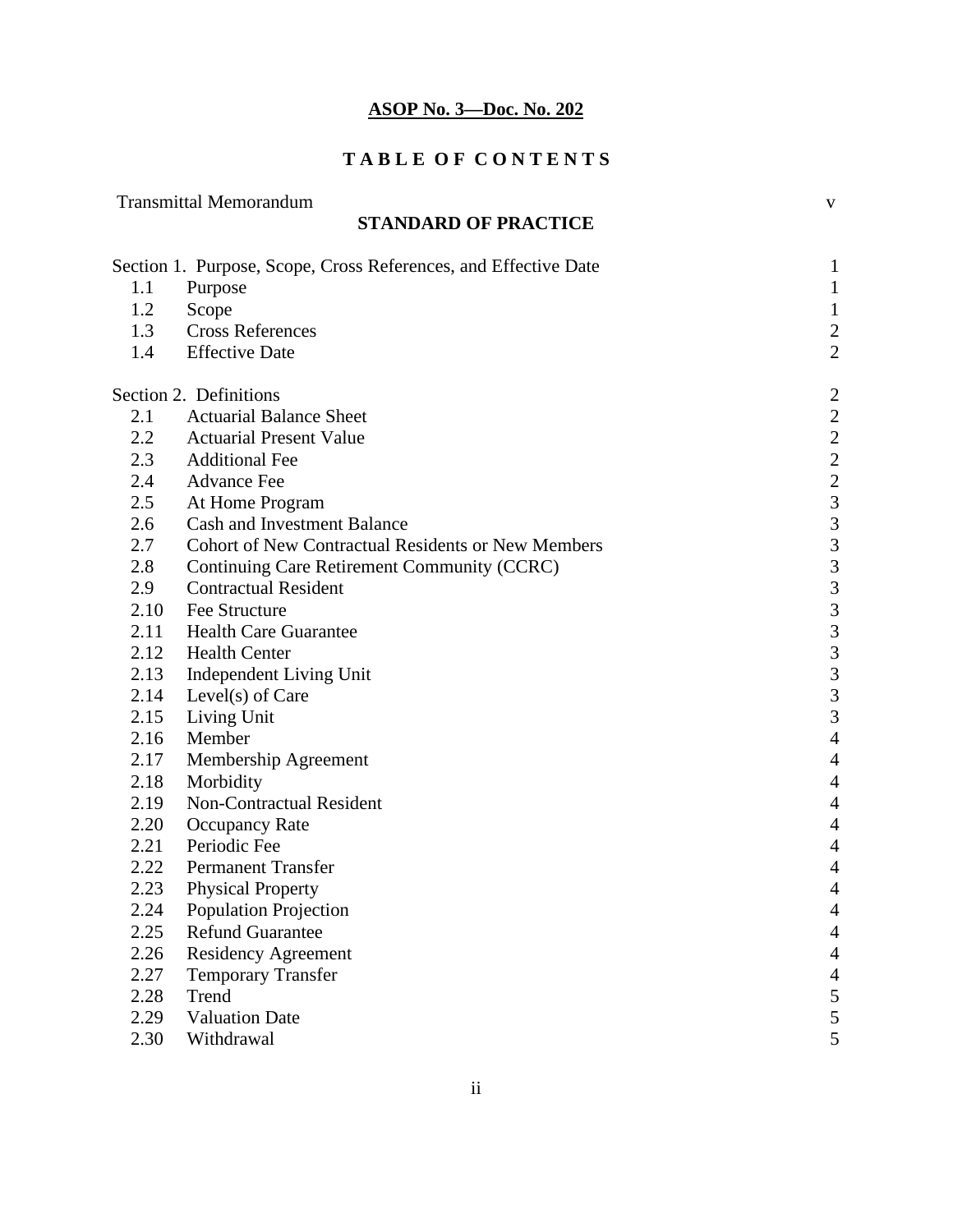|       | Section 3. Analysis of Issues and Recommended Practices                                | 5                                     |
|-------|----------------------------------------------------------------------------------------|---------------------------------------|
| 3.1   | Introduction                                                                           | 5                                     |
| 3.2   | Determination of Satisfactory Actuarial Balance                                        | 5                                     |
| 3.2.1 | Condition 1: Adequate Resources for Current Contractual Residents or Members           | 5                                     |
|       | 3.2.2 Condition 2: Adequate Fee Structure for a Cohort of New Contractual Residents or |                                       |
|       | New Members                                                                            | 5                                     |
|       | 3.2.3 Condition 3: Positive Projected Cash and Investment Balances                     | $\boldsymbol{6}$                      |
| 3.3   | <b>Actuarial Balance Sheet</b>                                                         | $\boldsymbol{6}$                      |
|       | 3.3.1 Closed-Group Projection of Current Contractual Residents or Members              | 6                                     |
|       | 3.3.2 Assets                                                                           | $\boldsymbol{6}$                      |
|       | 3.3.3 Liabilities                                                                      | $\boldsymbol{7}$                      |
| 3.4   | <b>Cohort Pricing Analysis</b>                                                         | $\sqrt{ }$                            |
| 3.5   | <b>Cash Flow Projections</b>                                                           | $\boldsymbol{7}$                      |
| 3.6   | <b>Actuarial Asset and Liability Values</b>                                            |                                       |
|       | 3.6.1 Future Periodic Fees                                                             | $\begin{array}{c} 8 \\ 8 \end{array}$ |
|       | 3.6.2 Future Additional Fees and Third-Party Payments                                  | 8                                     |
|       | 3.6.3 Physical Property for Assets Currently in Service                                | 8                                     |
|       | 3.6.4 Future Use of Physical Property                                                  | 9                                     |
|       | 3.6.5 Future Operating Expenses                                                        | $\overline{9}$                        |
|       | 3.6.6 Future Refunds Due to Refund Guarantees                                          | $\overline{9}$                        |
|       | 3.6.7 Long-Term Debt                                                                   | 9                                     |
| 3.7   | <b>Selection of Actuarial Assumptions</b>                                              | 10                                    |
|       | 3.7.1 Actuarial Assumptions                                                            | 10                                    |
|       | 3.7.2 Trend Assumptions for Fees and Expenses                                          | 10                                    |
|       | 3.7.3 Investment Rate and Discount Rate Assumptions                                    | 11                                    |
|       | 3.7.4 Revenue and Expense Allocation Assumptions                                       | 11                                    |
|       | 3.7.5 Going-Concern Assumption                                                         | 11                                    |
|       | 3.7.6 Reasonableness of Assumptions                                                    | 11                                    |
| 3.8   | <b>Benevolence Funds and Financial Assistance Subsidies</b>                            | 12                                    |
| 3.9   | For-Profit CCRCs or At Home Programs                                                   | 12                                    |
| 3.10  | Equity or Cooperative CCRCs or At Home Programs                                        | 12                                    |
| 3.11  | Additional Considerations Affecting CCRC or At Home Program Finances                   | 13                                    |
| 3.12  | <b>External Restrictions</b>                                                           | 13                                    |
| 3.13  | Reliance on Data or Other Information Supplied by Others                               | 13                                    |
| 3.14  | Documentation                                                                          | 13                                    |
|       | Section 4. Communications and Disclosures                                              | 14                                    |
| 4.1   | Required Disclosures in an Actuarial Report                                            | 14                                    |
| 4.2   | Assignments Involving an Opinion on Satisfactory Actuarial Balance                     | 15                                    |
| 4.3   | Additional Disclosures in an Actuarial Report                                          | 15                                    |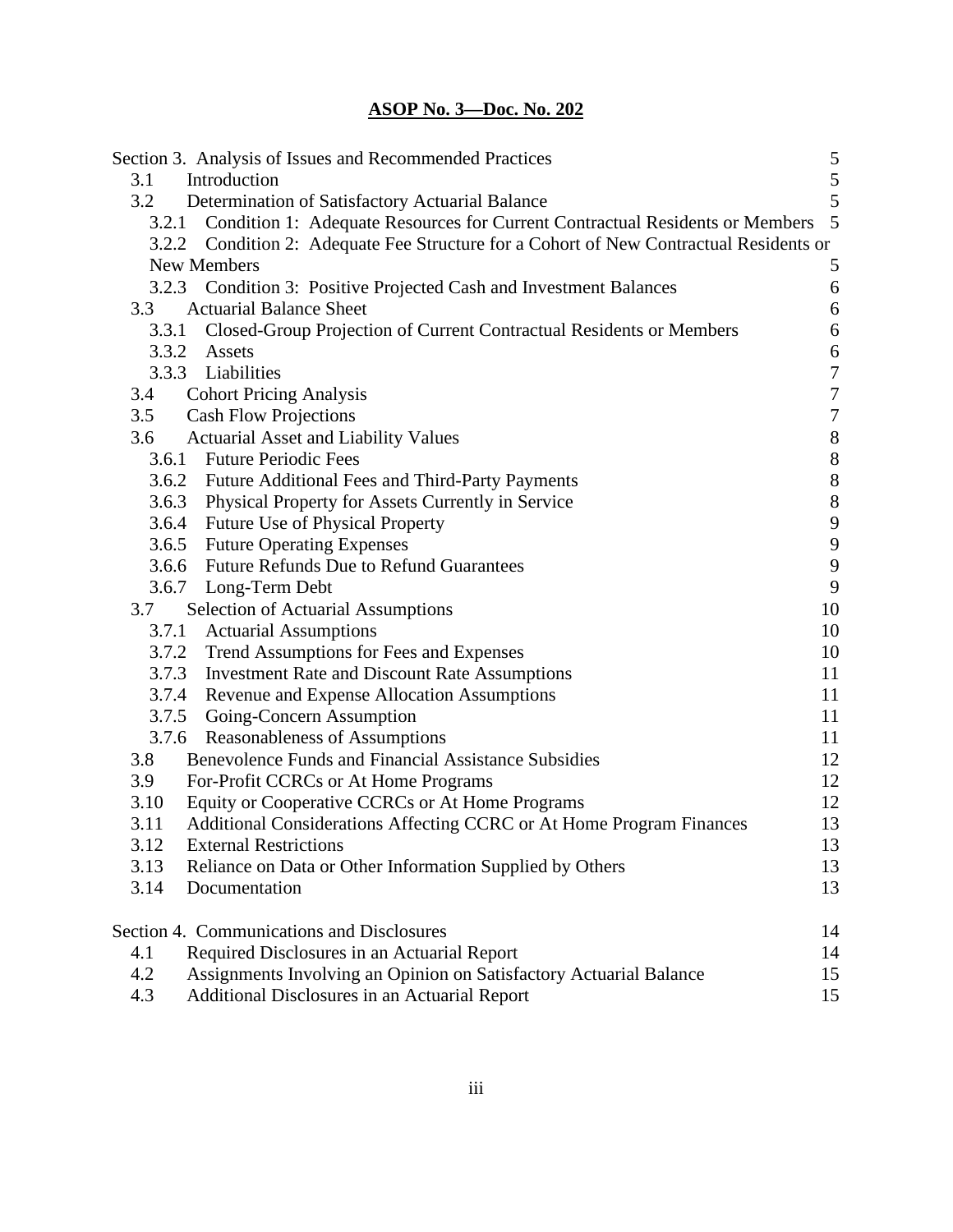# **APPENDIXES**

| Appendix 1—Background and Current Practices                                      | 16 |
|----------------------------------------------------------------------------------|----|
| Background                                                                       | 16 |
| <b>Current Practices</b>                                                         | 16 |
| Illustrative Capital Expense Charge Development and Physical Property Valucation | 16 |
| Illustrative Formulas for Expensing and Valuing Physical Property                | 19 |
| Appendix 2—Comments on the Exposure Draft and Responses                          | 21 |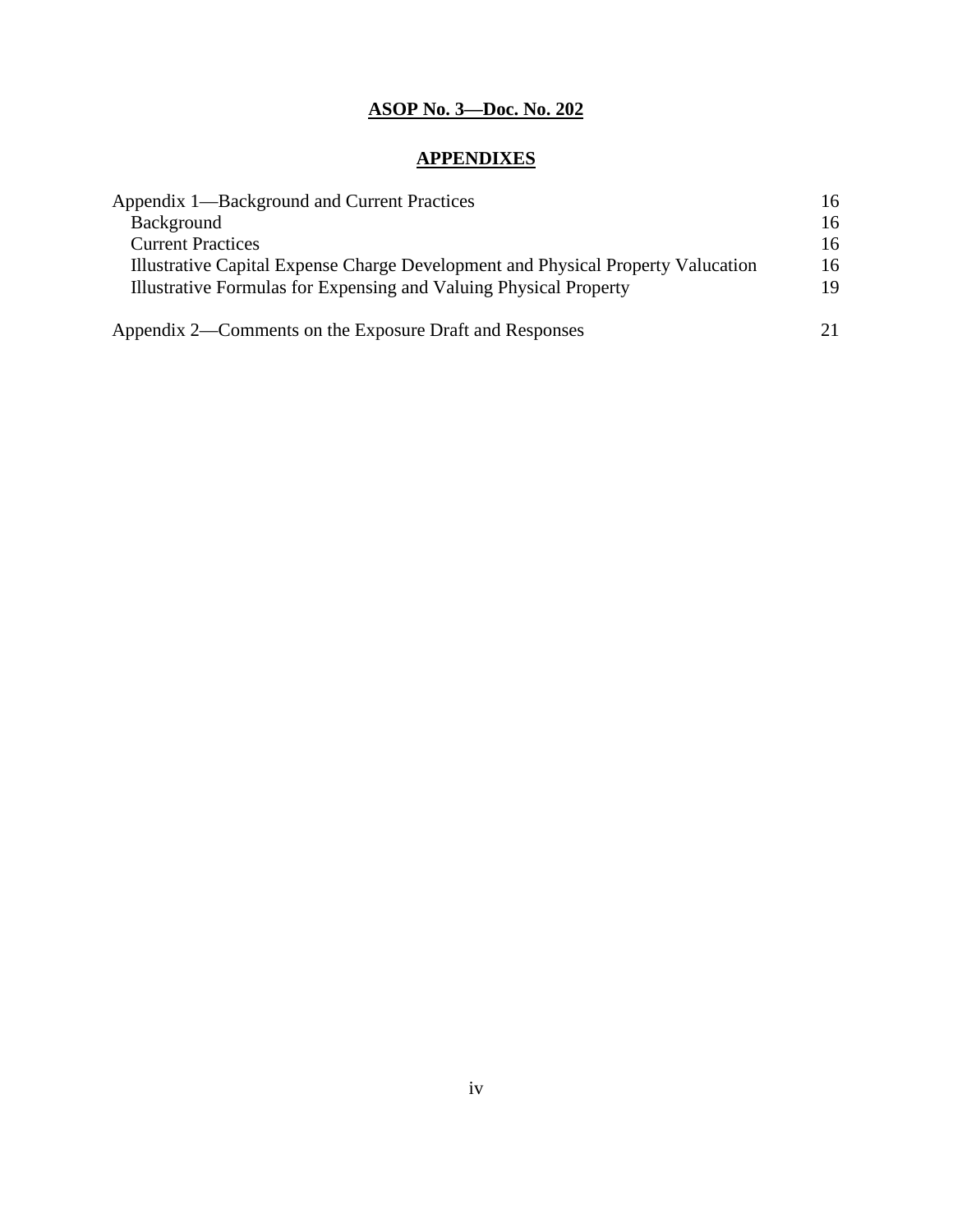**TO:** Members of Actuarial Organizations Governed by the Standards of Practice of the Actuarial Standards Board and Other Persons Interested in Continuing Care Retirement Communities and At Home Programs

**FROM:** Actuarial Standards Board (ASB)

**SUBJ:** Actuarial Standard of Practice (ASOP) No. 3

This document contains the revision of ASOP No. 3, *Continuing Care Retirement Communities and At Home Programs*.

#### History of the Standard

In 1987, the Interim Actuarial Standards Board adopted a document titled *Relating to Continuing Care Retirement Communities (CCRCs)*. In 1990, the ASB revised and reformatted ASOP No. 3, *Relating to Continuing Care Retirement Communities.* In 1994, the ASB adopted another revision titled *Practices Relating to Continuing Care Retirement Communities*. In 2008, the standard was revised to reflect current, generally accepted actuarial practice and to adopt the updated format for standards. The industry also refers to Continuing Care Retirement Communities (CCRCs) as Life Plan Communities (LPCs), and for the purpose of this standard CCRCs refers to both CCRCs and LPCs.

Within CCRCs, the provision of benefits through At Home Programs has emerged as a new area of practice. Various terms are used in the industry to describe At Home Programs, which are most commonly known as Continuing Care At Home and Lifecare At Home Programs. This ASOP addresses actuarial practice for both CCRCs and At Home Programs. For the purposes of this ASOP, the term "CCRC" reflects the traditional industry product and the term "At Home Program" reflects benefits offered to members who are not residents.

CCRCs arose from a desire of individuals to have both housing and long-term care provided by the same organization. Over time, the CCRC model has evolved, with contracts providing for individuals who have delayed entry to a CCRC as well as individuals who may have never intended to move into a CCRC. At Home Programs cover members who do not intend to move into the CCRC. Many states have developed regulations to address both traditional CCRCs and At Home Programs under the CCRC umbrella. Several states limit At Home Programs to the confines of an existing CCRC.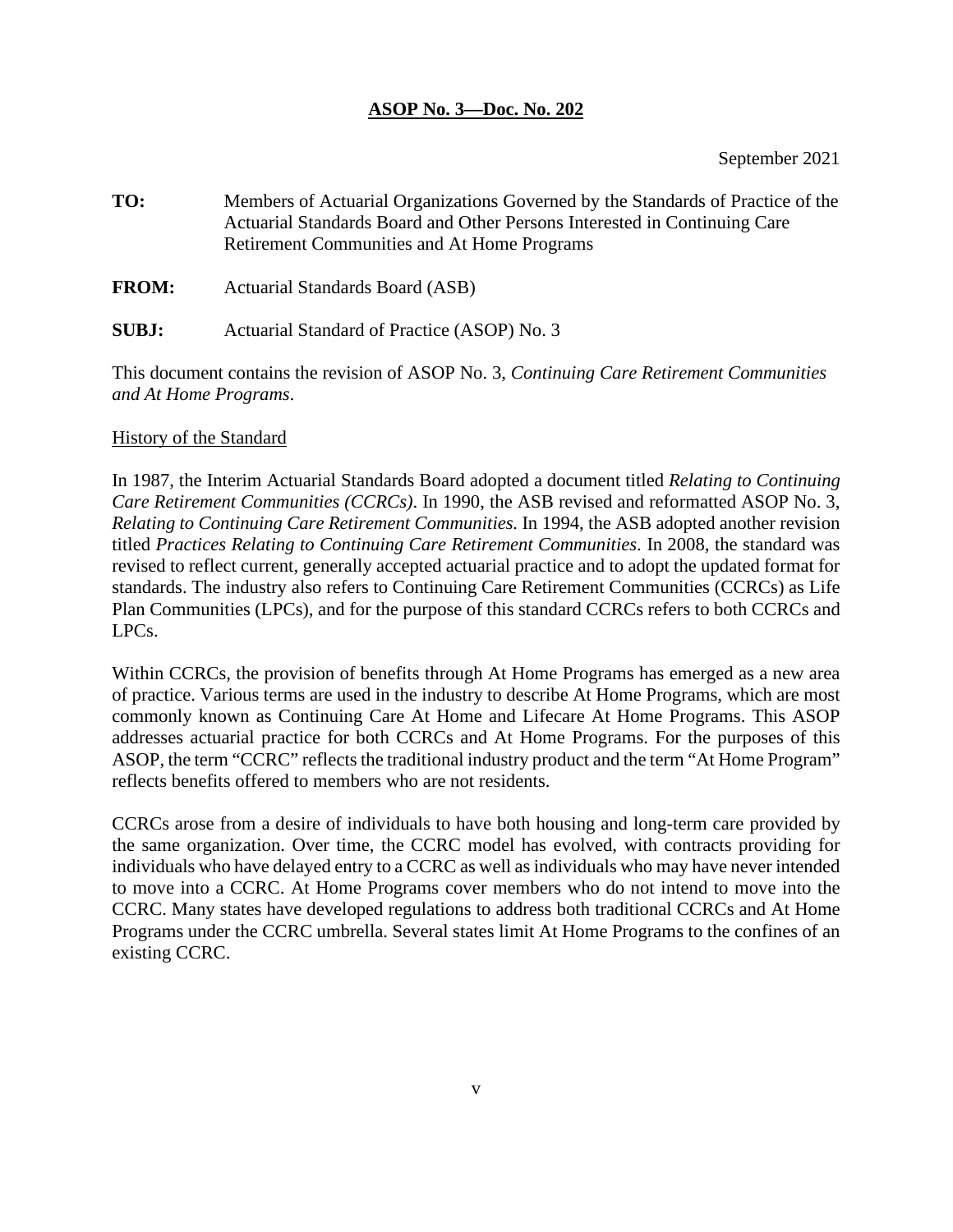#### Exposure Draft

The exposure draft was issued in November 2020 with a comment deadline of February 1, 2021. Five comment letters were received and considered in making changes that are reflected in the final ASOP.

#### Notable Changes from Exposure Draft

Notable changes made to the exposure draft are summarized below. Notable changes do not include changes made to improve readability, clarity, or consistency.

- 1. The terms "resident" and "non-resident" were replaced with "contractual resident" and "non-contractual resident" throughout the ASOP.
- 2. Examples of services covered by the ASOP proposed to be deleted in the exposure draft were restored in section 1.2, Scope.
- 3. A definition for "occupancy rate" was added in section 2.20, and the occupancy rate assumption was included in section 3.7.1, Actuarial Assumptions.
- 4. Guidance was clarified regarding the consistency among related assumptions in section 3.7.6, Reasonableness of Assumptions.
- 5. Guidance was clarified to state that the combined effect of financial and demographic assumptions is expected to have no significant bias except for margins for uncertainty in section 3.7.6, Reasonableness of Assumptions.

#### Notable Changes from the Existing ASOP

A cumulative summary of the notable changes from the existing ASOP is summarized below. Notable changes do not include additional changes made to improve readability, clarity, or consistency.

- 1. The ASOP was revised to address actuarial practice for At Home Programs that are not regulated as an insurance entity.
- 2. The ASOP was revised to include new disclosure requirements that the ASB believes are appropriate and are intended to enhance the quality of actuarial communications regarding CCRCs and At Home Programs.

The ASB thanks everyone who took the time to contribute comments and suggestions on the exposure draft.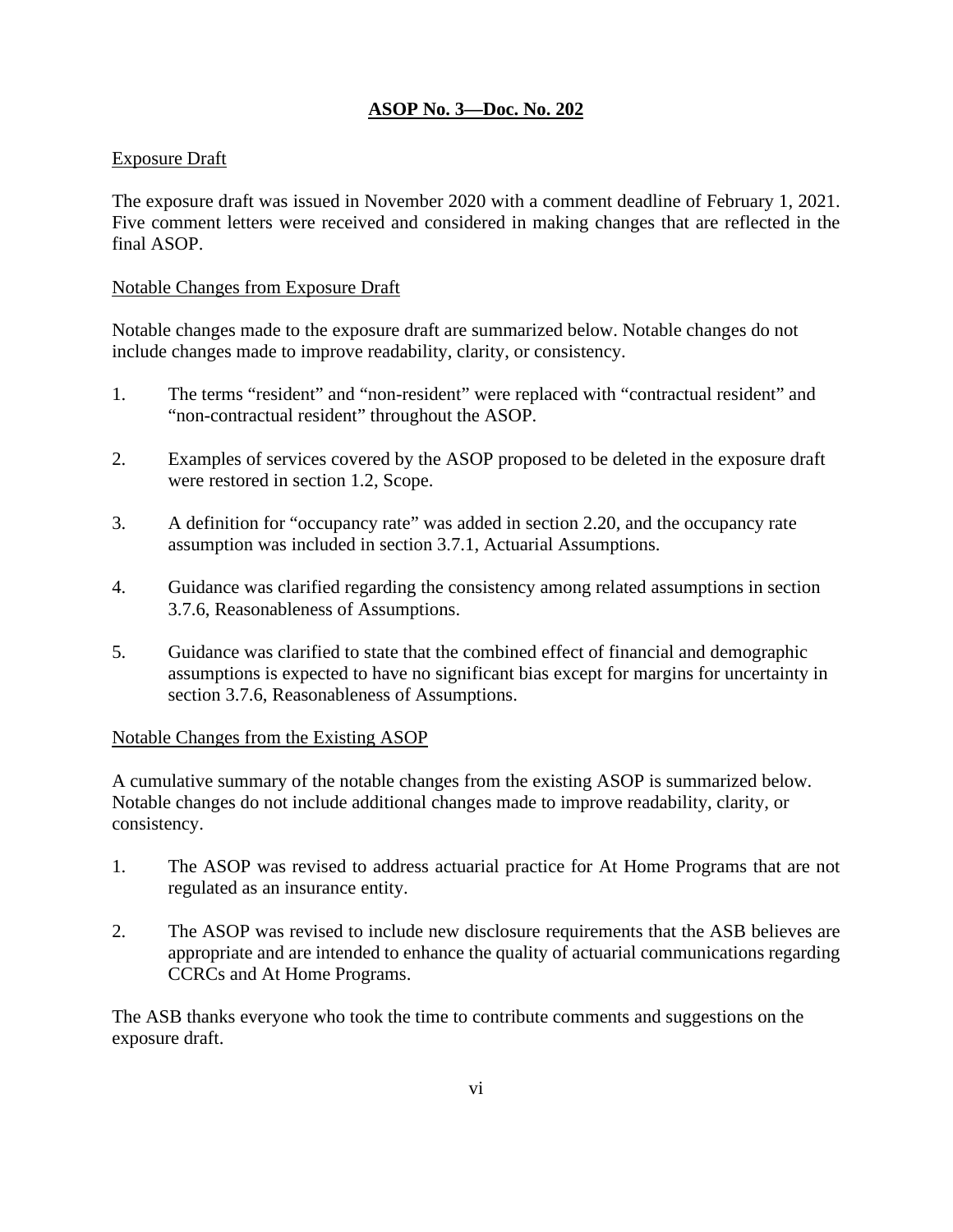The ASB would like to posthumously thank Matthew P. Chamblee for his contribution to the ASB Health Committee.

The ASB voted in September 2021 to adopt this standard.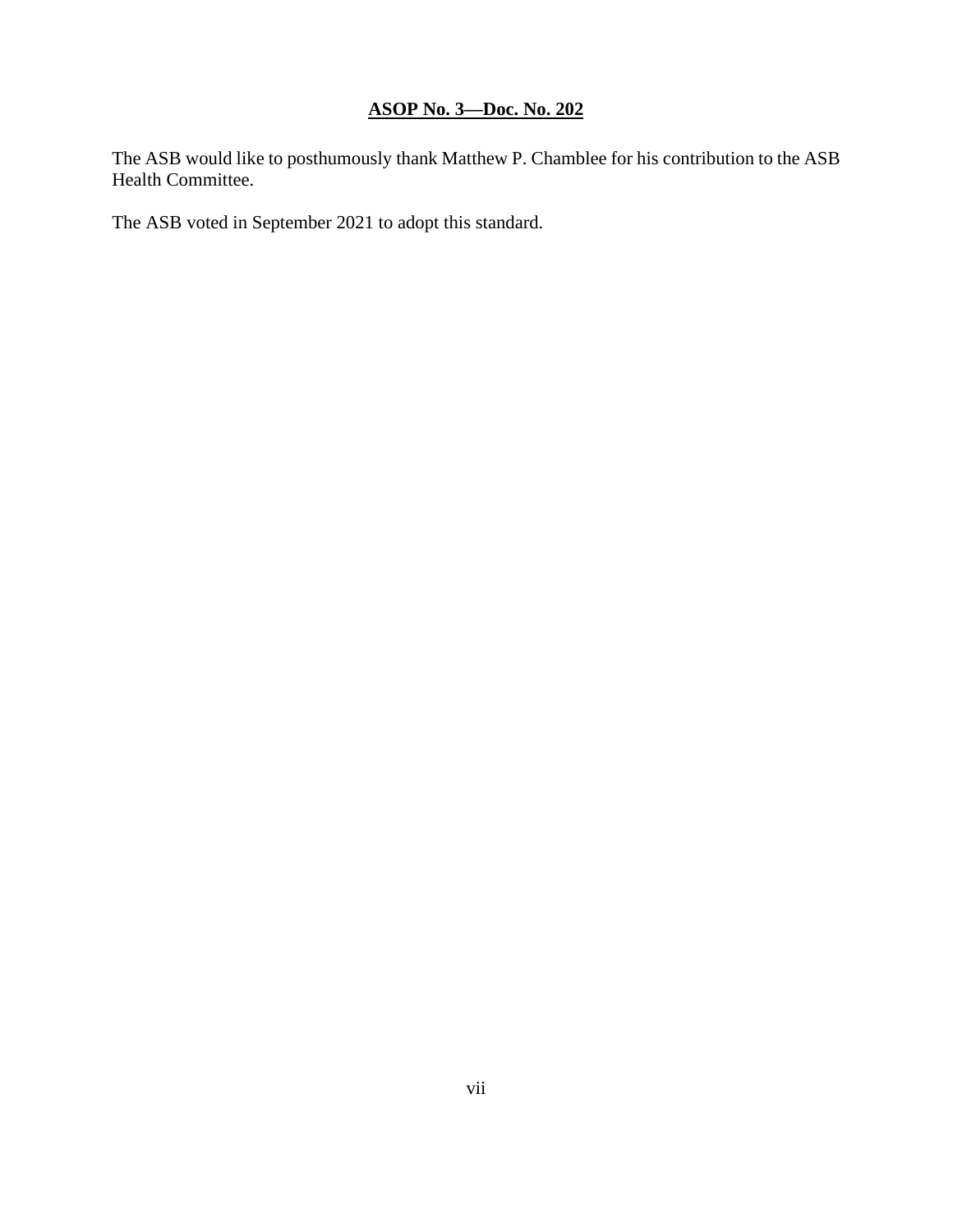ASOP No. 3 Task Force

Dave Bond, Chairperson Christopher J. Borcik Molly J. Shaw John C. Lloyd Darryl G. Wagner Lisa M. Parker Gregory T. Zebolsky

Health Committee of the ASB

Rick Lassow, Chairperson

Daniel S. Pribe Alisa L. Swann D. Todd Sherman Timothy J. Wilder David T. Stefanski

Jinn-Feng Lin Jennifer L. Stevenson

Actuarial Standards Board

Darrell D. Knapp, Chairperson

Elizabeth K. Brill Cande J. Olsen David E. Neve Patrick B. Woods

Robert M. Damler Kathleen A. Riley Kevin M. Dyke Judy K. Stromback

*The Actuarial Standards Board (ASB) sets standards for appropriate actuarial practice in the United States through the development and promulgation of Actuarial Standards of Practice (ASOPs). These ASOPs describe the procedures an actuary should follow when performing actuarial services and identify what the actuary should disclose when communicating the results of those services.*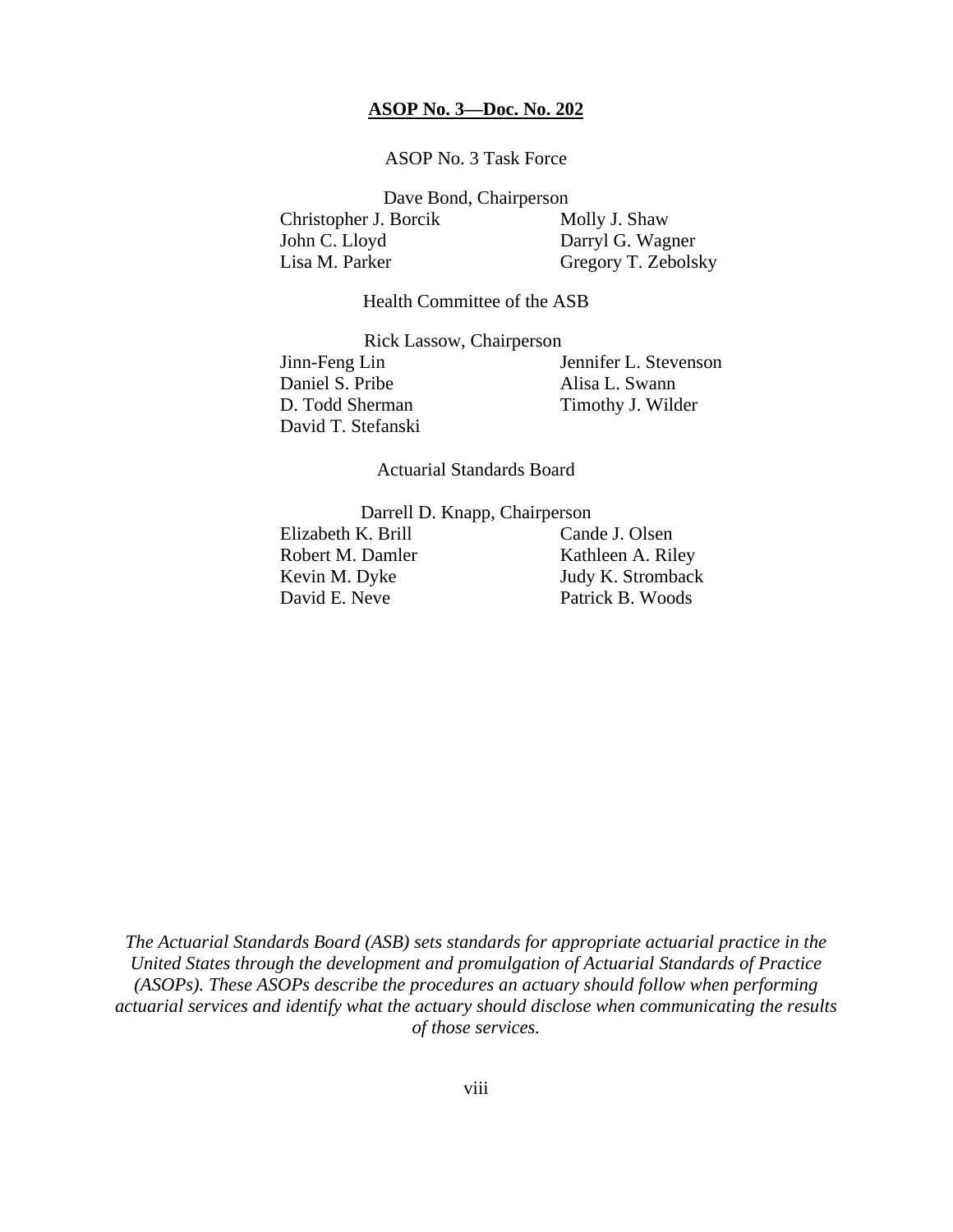# **ACTUARIAL STANDARD OF PRACTICE NO. 3**

#### **CONTINUING CARE RETIREMENT COMMUNITIES AND AT HOME PROGRAMS**

# **STANDARD OF PRACTICE**

#### Section 1. Purpose, Scope, Cross References, and Effective Date

- 1.1 Purpose—This actuarial standard of practice (ASOP or standard) provides guidance to actuaries when performing actuarial services with respect to **Continuing Care Retirement Communities (CCRCs**), also known as Life Plan Communities (LPCs), or **At Home Programs** that are not regulated as insurance entities.
- 1.2 Scope—This standard applies to actuaries when performing actuarial services, including giving advice, in connection with **CCRCs** (including nonprofit and for-profit entities) or **At Home Programs** that are not regulated as insurance entities. These actuarial services may be performed for owners, operators, financing entities, or current or prospective **contractual residents** or **members**, as well as for other professionals or regulatory bodies.

Examples of the services covered by this ASOP include the following:

- a. testing the financial condition for satisfactory actuarial balance;
- b. estimating actuarial values of assets and liabilities;
- c. evaluating the **fee structure** for existing **contractual residents** or **members**, or a **cohort of new contractual residents or members**;
- d. developing **population projections**, including **contractual resident** or **member** movements, **independent living unit** turnover, and **health center** utilization;
- e. projecting future cash flows and **cash and investment balances**;
- f. designing and pricing new **residency agreements** or **membership agreements**;
- g. estimating the future services obligation under GAAP;
- h. assisting in developing financial feasibility studies;
- i. performing mortality, **morbidity**, and **withdrawal** experience studies; and
- j. providing appropriate rates of mortality, **morbidity**, or life expectancies.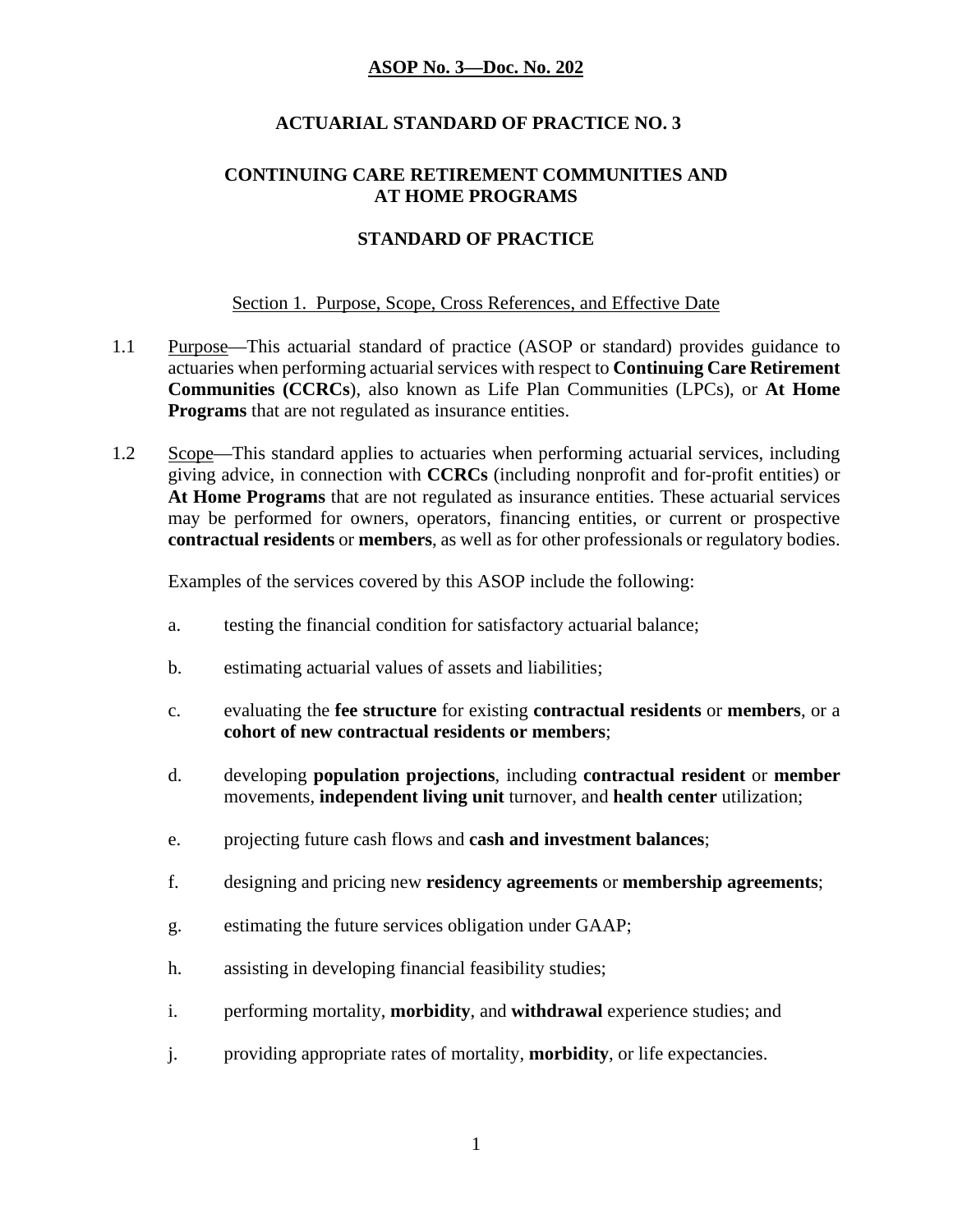This standard does not apply to actuaries when performing actuarial services with respect to **At Home Programs** regulated as insurance entities. When performing actuarial services with respect to such organizations, the actuary should review ASOP No. 18, *Long-Term Care Insurance*, for applicability.

If the actuary determines that the guidance in this ASOP conflicts with a cross-practice ASOP (applies to all practice areas), this ASOP governs.

If the actuary departs from the guidance set forth in this standard in order to comply with applicable law (statutes, regulations, and other legally binding authority), or for any other reason the actuary deems appropriate, the actuary should refer to section 4. If a conflict exists between this standard and applicable law, the actuary should comply with applicable law.

- 1.3 Cross References— When this standard refers to the provisions of other documents, the reference includes the referenced documents as they may be amended or restated in the future, and any successor to them, by whatever name called. If any amended or restated document differs materially from the originally referenced document, the actuary should consider the guidance in this standard to the extent it is applicable and appropriate.
- 1.4 Effective Date—This standard is effective for work performed on or after June 1, 2022.

### Section 2. Definitions

The terms below are defined for use in this actuarial standard of practice and appear in bold throughout the ASOP.

- 2.1 Actuarial Balance Sheet—A measure of the assets and liabilities, as of the **valuation date**, associated with current **contractual residents** or current **members**.
- 2.2 Actuarial Present Value—The value of an amount or series of amounts payable or receivable at various times, determined as of a given date by the application of a particular set of actuarial assumptions with regard to future events, observations of market or other valuation data, or a combination of assumptions and observations.
- 2.3 Additional Fee—An amount that may be payable by a **contractual resident** or **member**, in accordance with a **residency agreement** or **membership agreement**, for services made available but not covered by the **advance fee** and the **periodic fees**. Examples of **additional fees** include fees for guest meals, additional meals, barber/beauty shop, use of a carport, and non-covered health care services.
- 2.4 Advance Fee—An amount payable by a **contractual resident** at the inception of a **residency agreement** or by a **member** at the inception of a **membership agreement**. The **advance fee** is usually specified in the **residency agreement** or **membership agreement** and is usually payable prior to occupancy of the residence or receipt of benefits.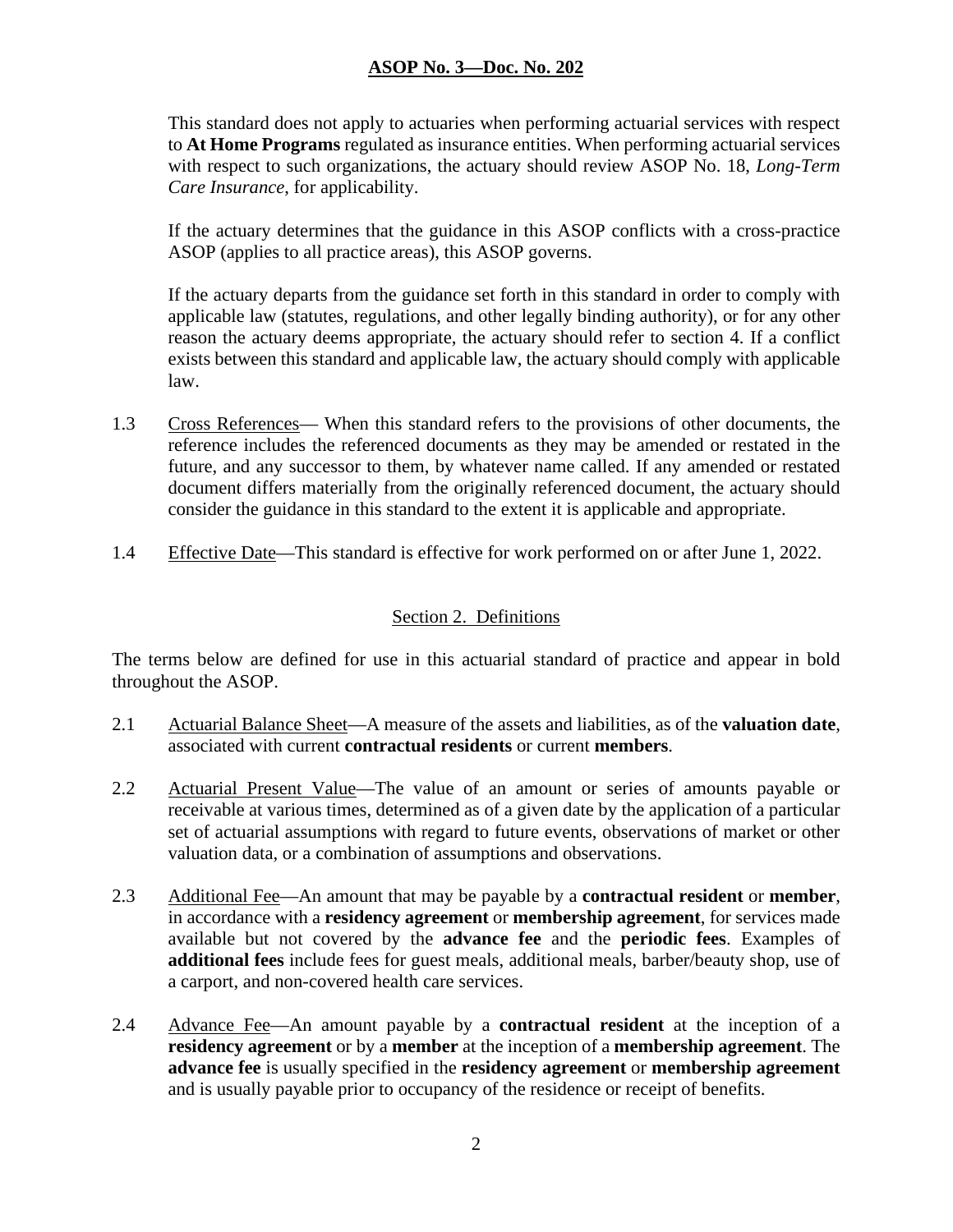- 2.5 At Home Program—An organization that provides social and health care services in return for some combination of an **advance fee**, **periodic fees**, and **additional fees**. **At Home Programs** differ from **CCRCs** in that they do not provide a direct **independent living unit** for **members**.
- 2.6 Cash and Investment Balance—The value of cash, cash equivalents, and marketable securities (historically referred to as "cash balance" by industry organizations). This excludes the value of the **physical property** assets.
- 2.7 Cohort of New Contractual Residents or New Members—A hypothetical group of new **contractual residents** or **members** assumed to enter a **CCRC** or **At Home Program** over a specified period of time and assumed to have certain demographic characteristics.
- 2.8 Continuing Care Retirement Community (CCRC)—An organization that provides contractual residential housing and stated housekeeping, social, and health care services in return for some combination of an **advance fee**, **periodic fees**, and **additional fees**. **CCRCs** are also known as Life Plan Communities (LPCs).
- 2.9 Contractual Resident—A person who has signed a **residency agreement**.
- 2.10 Fee Structure—A combination of fees that includes **advance fees** and **periodic fees**, and that may include **additional fees**.
- 2.11 Health Care Guarantee—A clause in a **residency agreement** or **membership agreement** guaranteeing access to health care and defining the type of health care services to be provided to the **contractual resident** or **member**. These health care services may be offered with or without adjustments to the **periodic fees**.
- 2.12 Health Center—A facility associated with a **CCRC** or **At Home Program** where health care is provided to **contractual residents** or **members** in accordance with the **residency agreement** or **membership agreement**. The facility typically includes some combination of assisted living, memory care, and nursing care units. **Non-contractual residents** may also live in the facility.
- 2.13 Independent Living Unit—Living quarters designed for **contractual residents** capable of living independently. A **contractual resident** could receive home health care in the **independent living unit**, but a **contractual resident** who needs full-time health care on either a temporary or permanent basis is normally transferred to the **health center**.
- 2.14 Level(s) of Care—Varying degrees of care based on a **contractual resident's** or **member's** health status. Typical **levels of care** include independent living, assisted living, nursing care, and memory care. The **levels of care** may be dictated by state licensure.
- 2.15 Living Unit—The various living quarters of a **CCRC**, including **independent living units** and **health center** units.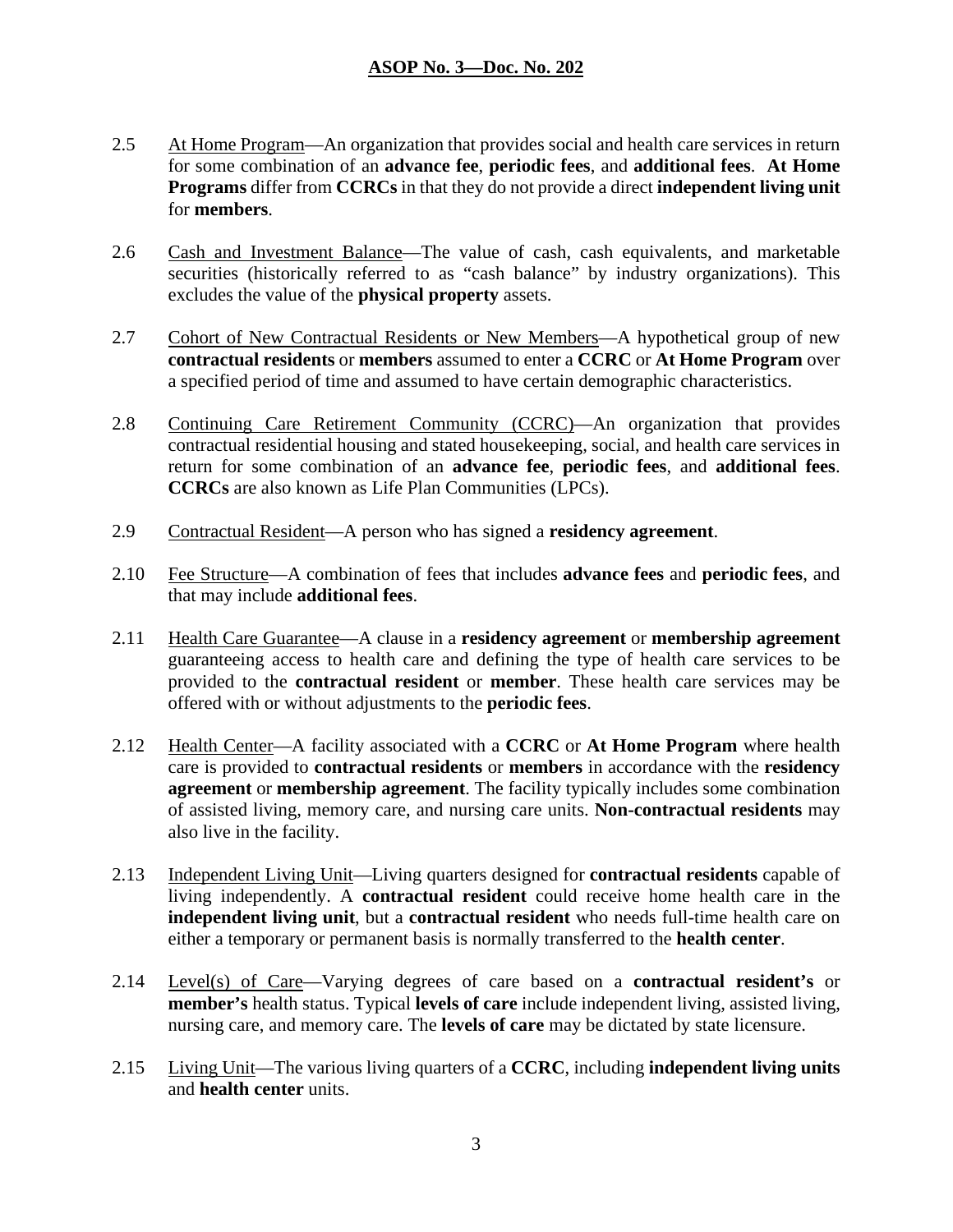- 2.16 Member—A person who has signed a **membership agreement** with an **At Home Program**.
- 2.17 Membership Agreement—A contract between one or more **members** and an **At Home Program** that describes the services to be provided, the obligations of the parties, the **health care guarantee**, and any **refund guarantee**. The contract is usually of long duration and may be for the life of each **member**.
- 2.18 Morbidity—The incurral of an illness or disability requiring the transfer to a different **level of care**. The **permanent transfer** rates and the **temporary transfer** rates together comprise the rate of **morbidity**.
- 2.19 Non-Contractual Resident—A person living in the **CCRC** without a **health care guarantee** and without a **refund guarantee**. **Non-contractual residents** normally pay for all health care services received on a fee for service basis. Examples of **non-contractual residents** are rental or lease residents, and direct admissions to the **health center**.
- 2.20 Occupancy Rate—The number of occupied units at each **level of care** by **contractual** and **non-contractual residents**, relative to available units.
- 2.21 Periodic Fee—Amounts payable periodically (usually monthly) by a **contractual resident** or **member**. The amounts are typically adjusted from time to time to reflect changes in operating costs.
- 2.22 Permanent Transfer—A move from one **level of care** to another **level of care** without expectation of returning to the former **level of care**.
- 2.23 Physical Property—Physical assets, such as land, building, furniture, fixtures, or equipment. These assets, excluding land, are assumed to depreciate over their respective lifetimes. These assets are also referred to as the fixed assets.
- 2.24 Population Projection—An estimate of the expected number of **contractual residents** or **members** at various future times.
- 2.25 Refund Guarantee—A clause in a **residency agreement** or **membership agreement** that provides for a refund of any portion of the **advance fee** upon termination of the agreement.
- 2.26 Residency Agreement—A contract between one or more residents and a **CCRC** that includes a **health care guarantee** or a **refund guarantee**, and describes the services to be provided and the obligations of the parties. The contract is usually of long duration and may be for the life of each **contractual resident**.
- 2.27 Temporary Transfer—A move from one **level of care** to another **level of care** with the expectation of returning to the former **level of care**.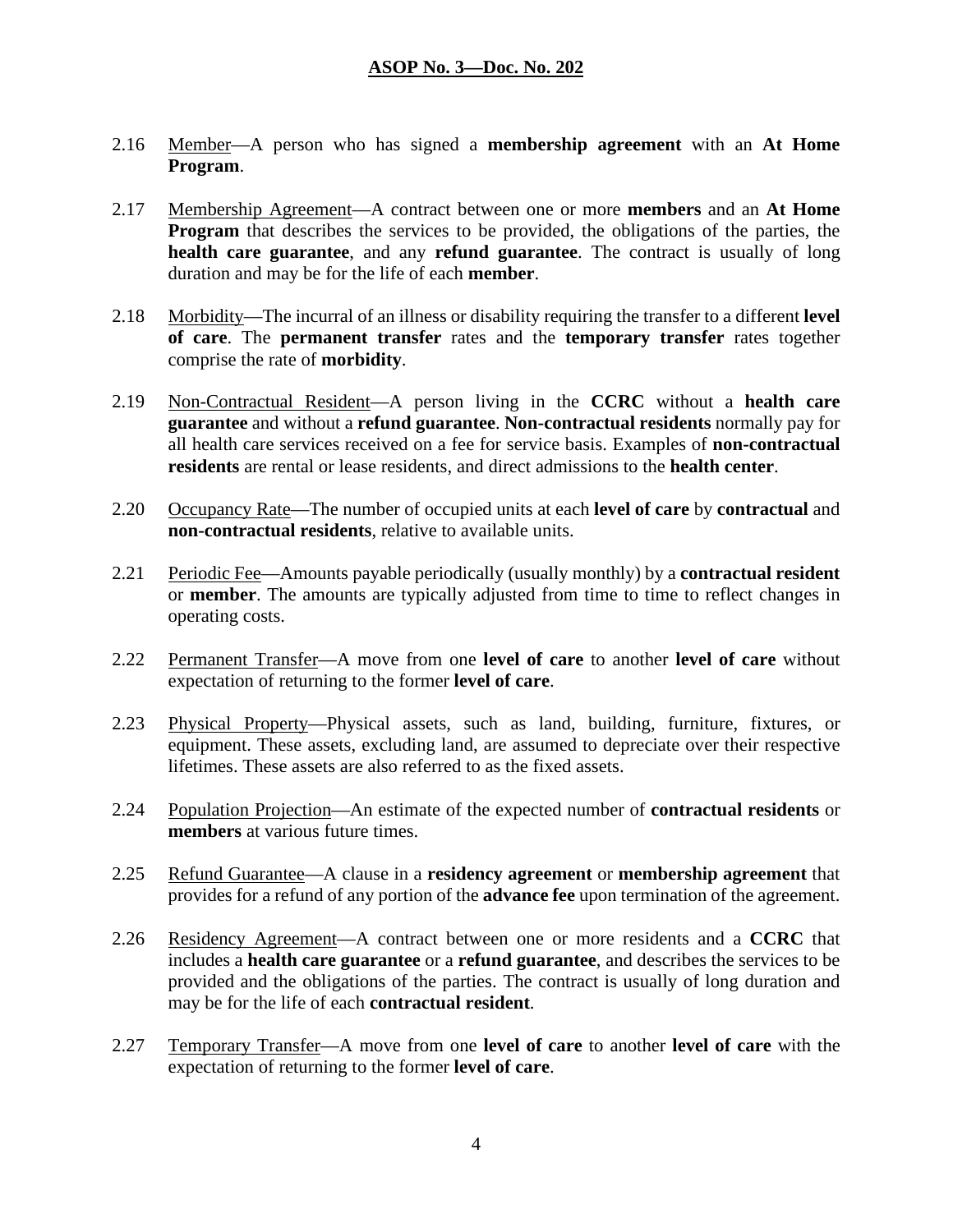- 2.28 Trend—Measure of rates of change, over time, that affects revenues, costs, or actuarial assumptions.
- 2.29 Valuation Date—The date as of which the assets and liabilities of the **CCRC** or **At Home Program** are estimated.
- 2.30 Withdrawal—The termination of a **residency agreement** or **membership agreement** by the **contractual resident** or **member** for reasons other than death.

# Section 3. Analysis of Issues and Recommended Practices

- 3.1 Introduction—When providing actuarial services related to **CCRCs** or **At Home Programs**, the actuary should take into account the relevant financial items associated with the organizations, current **contractual residents** or **members**, new **contractual residents** or **members**, and **levels of care** provided, as well as relevant **residency agreement** or **membership agreement** provisions and applicable law. The actuary should use methods and assumptions that are, in the actuary's professional judgment, appropriate considering the scope and purpose of the assignment.
- 3.2 Determination of Satisfactory Actuarial Balance—In determining whether the **CCRC** or **At Home Program** is in satisfactory actuarial balance as of the **valuation date**, the actuary should evaluate whether the **CCRC** or **At Home Program** meets all of the following three conditions:
	- 3.2.1 Condition 1: Adequate Resources for Current Contractual Residents or Members— The resources available to current **contractual residents** or **members** include any existing net assets plus the **actuarial present value** of future revenues, such as **periodic fees**, **additional fees**, and third-party payments (for example, Medicare, Medicaid, and long-term care insurance).

Condition 1 would be met if the resources are greater than or equal to any existing liabilities for the current **contractual residents** or **members** plus the **actuarial present value** of the expected costs associated with the contractual obligations to current **contractual residents** or **members**. The actuary should determine if this condition is satisfied using the **actuarial balance sheet** (see section 3.3).

3.2.2 Condition 2: Adequate Fee Structure for a Cohort of New Contractual Residents or New Members—For a **cohort of new contractual residents or new members**, the expected fees are the sum of the **advance fees** paid plus the **actuarial present value** of the new **contractual residents**' or new **members**' expected future revenues, such as **periodic fees**, **additional fees**, and third-party payments (for example, Medicare, Medicaid, and long-term care insurance).

Condition 2 would be met if the expected fees are greater than or equal to the **actuarial present value** of the costs associated with the contractual obligations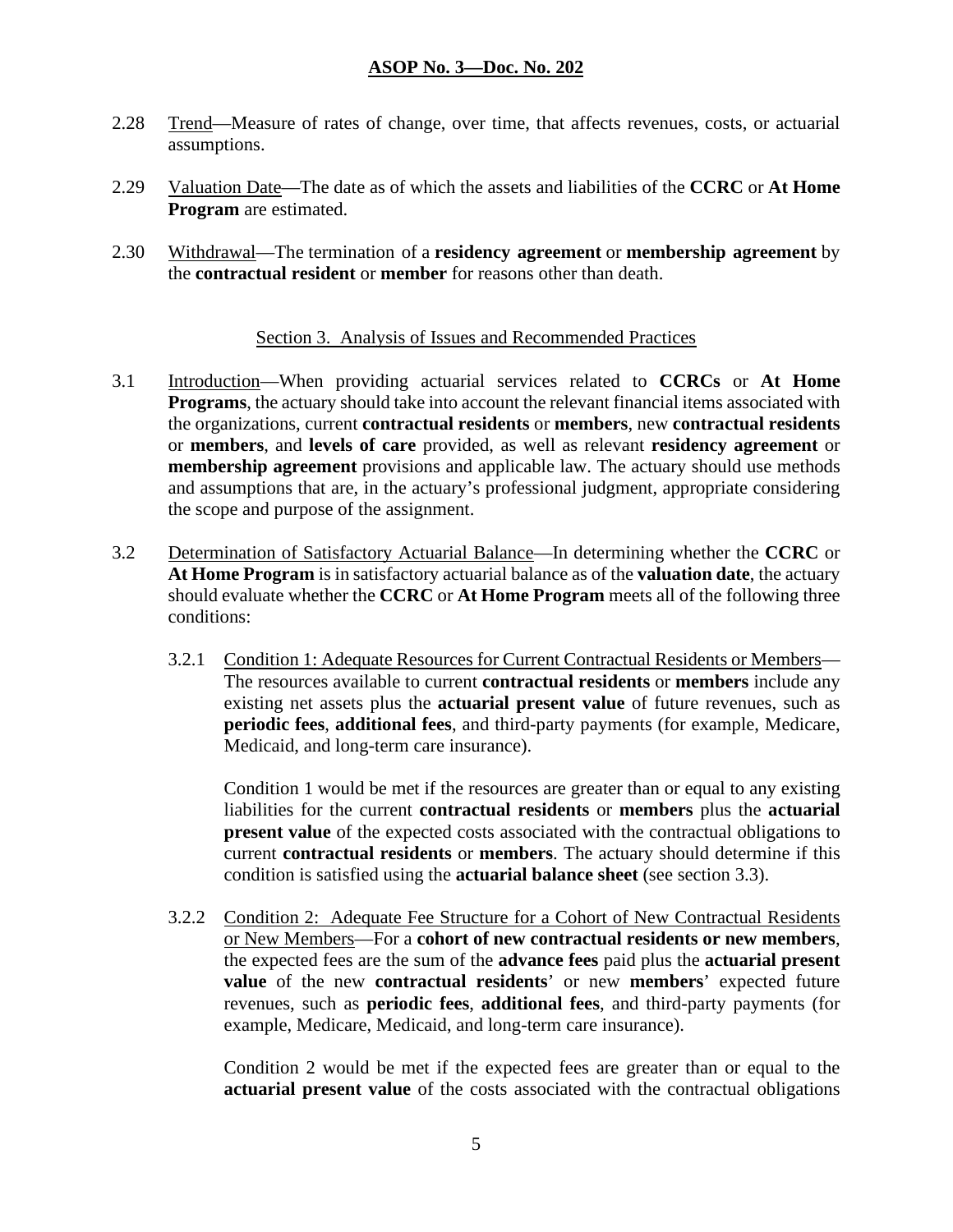determined at an appropriate occupancy or membership date for the cohort. The actuary should determine if this condition is satisfied using the cohort pricing analysis (see section 3.4).

3.2.3 Condition 3: Positive Projected Cash and Investment Balances—The projection of **cash and investment balance**s over the projection period should include revenue and expenses from all known sources, including current **contractual residents** or **members**, new **contractual residents** or **members**, and any **non-contractual residents**.

The actuary should choose a projection period that extends to a point at which, in the actuary's professional judgment, the use of a longer period would not materially affect the results and conclusions.

Condition 3 would be met if the **cash and investment balances** are positive in each projection year. The actuary should determine whether this condition is satisfied using the cash flow projection (see section 3.5).

In the event the **CCRC** or **At Home Program** fails to meet any of the three conditions as specified above, the actuary should consult with the organization to address possible corrective actions to achieve satisfactory actuarial balance.

For a proposed or start-up **CCRC** or **At Home Program**, the actuary should evaluate conditions 1 and 2 using a future **valuation date** and should begin evaluating condition 3 as of a future date. The actuary should select such future dates that are consistent with the end of the start-up period. For example, the actuary may evaluate these conditions using the earlier of a short-term period (such as three to five years) after opening or when the **CCRC** or **At Home Program** reaches the targeted number of **contractual residents** or **members**.

- 3.3 Actuarial Balance Sheet—The actuary should develop the **actuarial balance sheet** according to the following:
	- 3.3.1 Closed-Group Projection of Current Contractual Residents or Members—The actuary should use a **population projection** that is performed solely with respect to current **contractual residents** or **members** on the **valuation date**. The actuary should project the surviving **contractual residents**' or **members'** movements through various **levels of care** until contract termination. This projection excludes new **contractual residents**, new **members**, and any **non-contractual residents**.
	- 3.3.2 Assets—The actuary should estimate the **actuarial present value** of each of the following: the future **periodic fees** (described in section 3.6.1), the future **additional fees** and third-party payments (described in section 3.6.2), and the **physical property** for assets currently in service (described in section 3.6.3).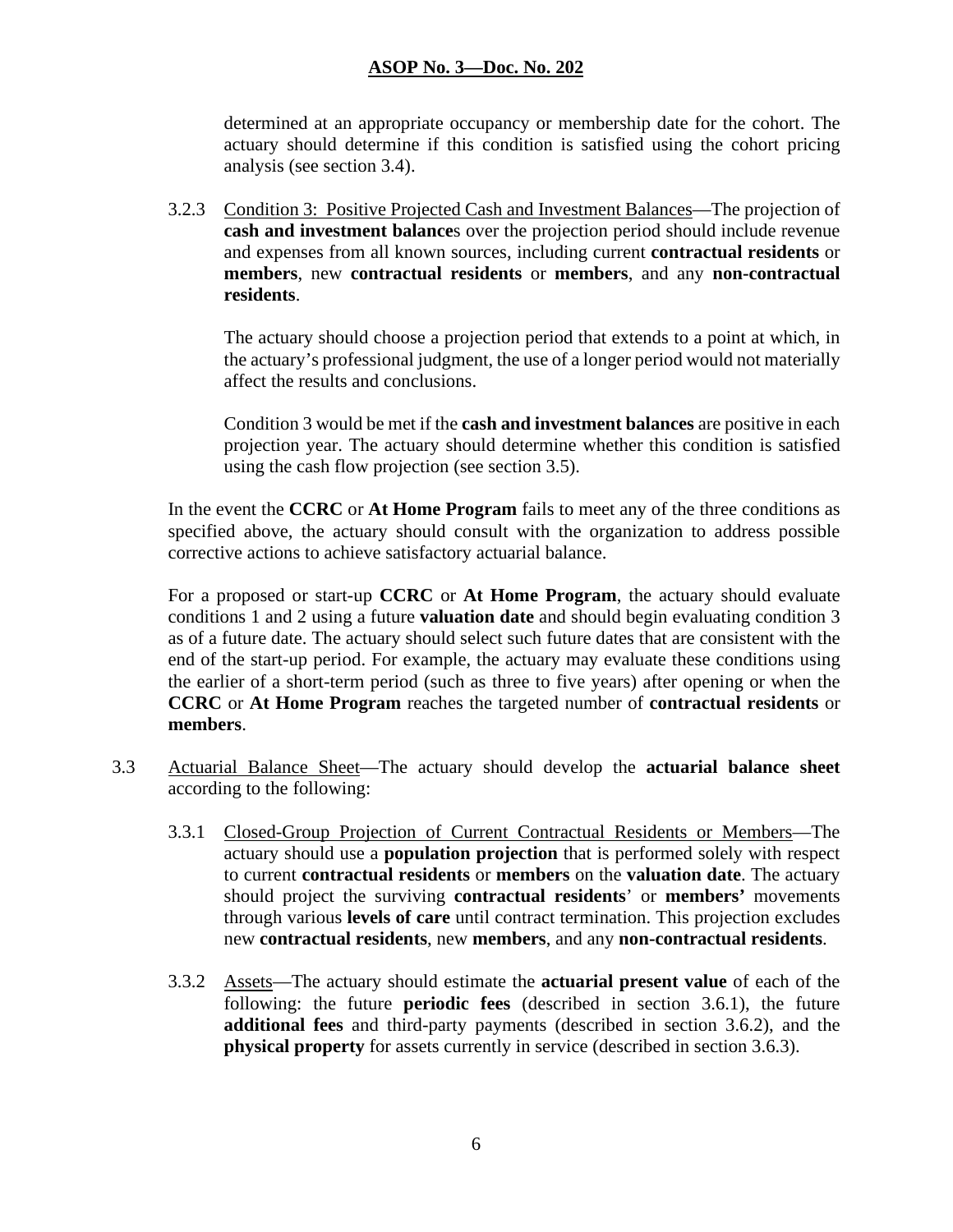The actuary should reflect in the **actuarial balance sheet** other assets from the accounting balance sheet as appropriate, in the actuary's professional judgment. These assets generally include such items as **cash and investment balances**, current receivables, and other items not specifically reflected in the above guidance.

3.3.3 Liabilities—The actuary should estimate the **actuarial present value** of each of the following: the future use of **physical property** (described in section 3.6.4), the future operating expenses (described in section 3.6.5), the future refunds due to **refund guarantees** (described in section 3.6.6), and the long-term debt (described in section 3.6.7).

The actuary should reflect in the **actuarial balance sheet** other liabilities from the accounting balance sheet as appropriate, in the actuary's professional judgment. These liabilities generally include such items as current payables, prepaid **contractual resident** or **member** deposits, fees paid in advance, short-term debt obligations, and other items not specifically reflected in the above guidance.

3.4 Cohort Pricing Analysis—The actuary should develop the cohort pricing analysis based on the **actuarial present value** of revenues and expenses associated with a **cohort of new contractual residents** or **new members**.

The actuary should use a **population projection** that is performed solely with respect to a **cohort of new contractual residents or new members**. The actuary should project surviving **contractual resident** or **member** movements through various **levels of care** until contract termination. This **population projection** excludes any **non-contractual residents**.

The revenues include the **advance fees**, the **actuarial present value** of future **periodic fees** (described in section 3.6.1), and the **actuarial present value** of future **additional fees** and third-party payments (described in section 3.6.2).

The expenses include the **actuarial present value** of each of the following: the future use of **physical property** (described in section 3.6.4), the future operating expenses (described in section 3.6.5), and the future refunds due to **refund guarantees** (described in section 3.6.6).

The actuary may consider, subject to disclosure, the use of expense levels consistent with the targeted number of **contractual residents** or **members** when a material change in the population, such as growth resulting from new construction or expansion, is expected.

3.5 Cash Flow Projections—The actuary should perform cash flow projections using an open group **population projection** that includes existing **contractual residents** or **members** on the **valuation date** together with expected future **contractual residents** or **members** consistent with assumed **occupancy rates** and membership levels. For **CCRCs**, the actuary should include **non-contractual residents** in this **population projection** that use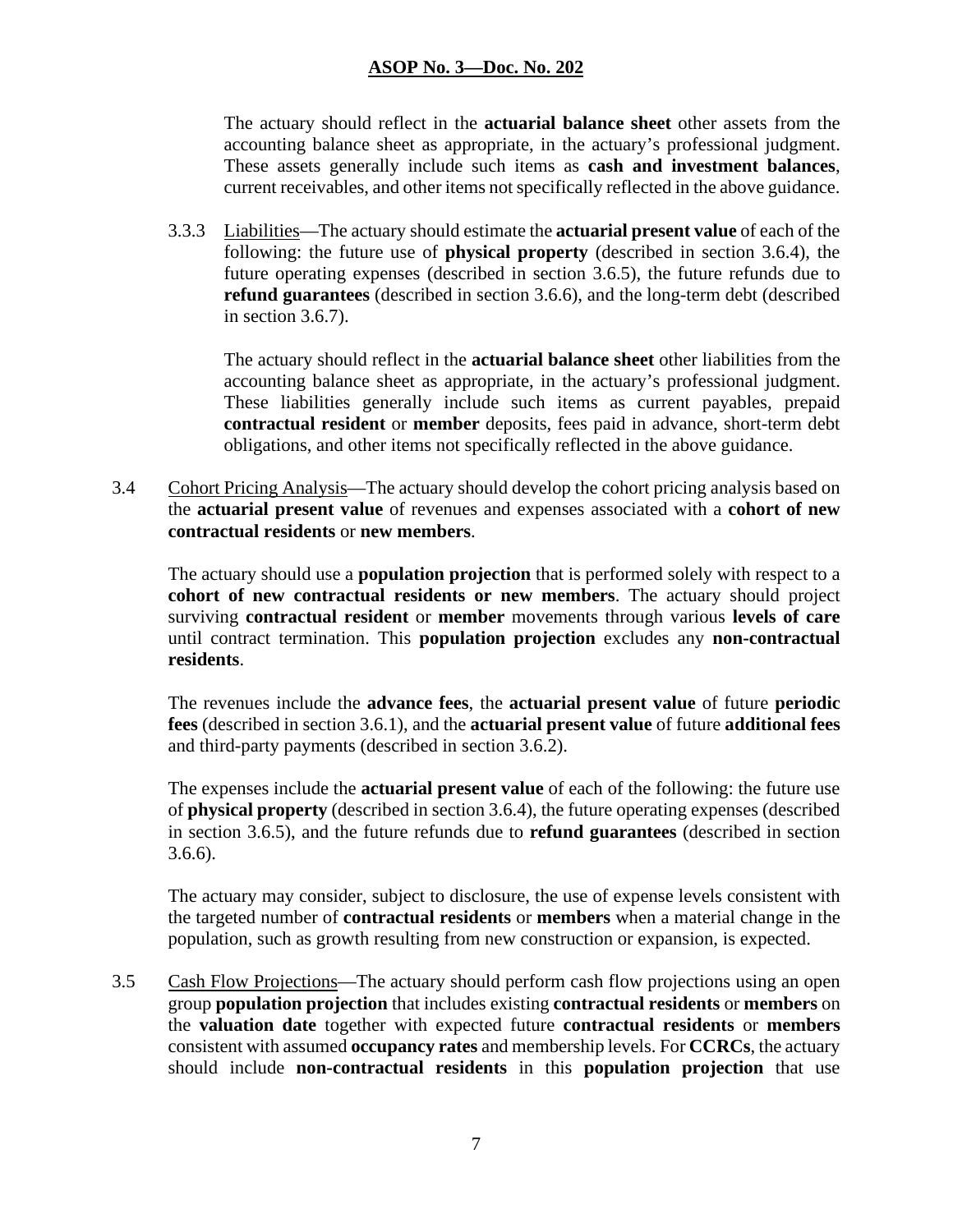unoccupied units or beds in various **levels of care** consistent with assumed **occupancy rates**.

The actuary should select assumptions in the cash flow projections that are consistent with those used in the development of the **actuarial balance sheet** and cohort pricing analysis (see sections 3.3 and 3.4).

The actuary should reflect revenues from all known sources (such as **advance fees**, **periodic fees**, **additional fees**, payments from **non-contractual residents**, third-party payments, and investment income). The actuary should reflect expenses from all known sources (such as operating expenses, capital expenditures, debt interest and principal payments, any cost of using an offsite health facility, and refunds due to **refund guarantees**).

In the cash flow projection, the actuary should develop the **cash and investment balances** at the beginning and end of each projection year.

- 3.6 Actuarial Asset and Liability Values—When developing the **actuarial balance sheet** or the cohort pricing analysis, the actuary should develop the following **actuarial present value** items.
	- 3.6.1 Future Periodic Fees—The actuary should estimate the **actuarial present value** of future **periodic fees** by projecting the fees payable by the surviving **contractual residents** or **members** of the appropriate closed-group population in each **level of care** in each future year, and discounted to the **valuation date**. In the estimate of future fees, the actuary should reflect current rates adjusted for projected future fee increases.
	- 3.6.2 Future Additional Fees and Third-Party Payments—The actuary should estimate the **actuarial present value** of future **additional fees** (such as guest meals and additional meals) and third-party payments. When projecting future payments, the actuary should project the additional revenue payable by, or on behalf of, the surviving **contractual residents** or **members** attributable to the appropriate closedgroup population in each **level of care** in each future year. In the estimate of these future payments, the actuary should reflect current experience adjusted for projected future increases.
	- 3.6.3 Physical Property for Assets Currently in Service—The actuary should estimate the **actuarial present value** of **physical property** for assets currently in service as the **actuarial present value** of the projected remaining annual capital expense charges associated with assets in service as of the **valuation date**.

The actuary should estimate the annual capital expense charge for the use of an asset for each year using its useful lifetime. The projected annual capital expense charge consists of the imputed interest charge for the use of the asset plus the change in asset value from one year to the next. In calculating the capital expense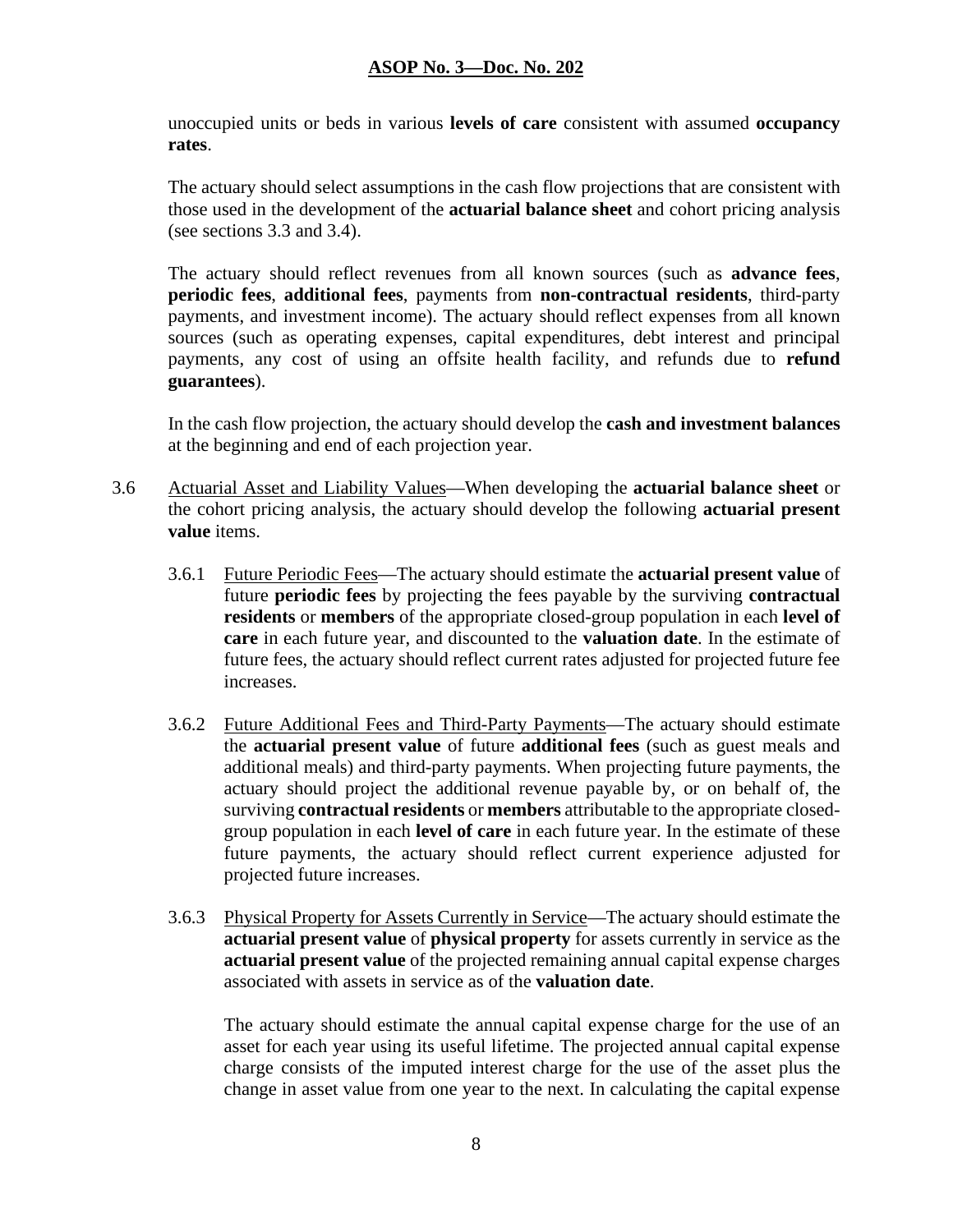charges, the actuary should use a rate consistent with the cost of capital at the time the asset was originally put into service or the cost of capital in the current economic environment.

3.6.4 Future Use of Physical Property—The actuary should estimate the **actuarial present value** of the future use of **physical property** by taking the projected annual capital expense charges for both the current and replacement fixed assets allocated to the surviving **contractual residents** of the appropriate closed-group population in each future year and discounting the result back to the **valuation date**. The actuary should consider developing the **actuarial present value** estimates for each **level of care**.

The actuary should use a methodology to estimate the annual capital expense charges that is consistent with the methodology used to estimate the annual capital expense charges of **physical property** for assets currently in service (see section 3.6.3).

3.6.5 Future Operating Expenses—The actuary should estimate the **actuarial present value** of future operating expenses by taking the operating expenses allocated to the **contractual residents** or **members** of the appropriate closed-group population in each future year and discounting the result back to the **valuation date**. The actuary should exclude from future operating expenses (a) future capital expenditures, which are discussed in section 3.6.4; and (b) the future long-term debt interest and principal payments, which are discussed in section 3.6.7.

When estimating future operating expenses, the actuary should reflect future cost **trends** and reflect underlying expense consumption patterns in the allocation. The actuary should allocate expenses across the various **levels of care** and within each **level of care** on an appropriate basis such as per person, per unit, or per square foot.

- 3.6.6 Future Refunds Due to Refund Guarantees—The actuary should estimate the **actuarial present value** of future refunds due to **refund guarantees** by estimating the amount of refund due to each terminating **contractual resident** or **member** of the appropriate closed-group population in each future year and discounting the amounts back to the **valuation date**. The refund calculation is for the contractual amount of the **advance fee** refund. The actuary should calculate the estimate of the **advance fee** refund based on the contractual liability for each future year on the terms of the **residency agreement** or **membership agreement** assumed to be applicable to that **contractual resident** or **member** and the organization's actual practice, if any, with regard to payment of refunds.
- 3.6.7 Long-Term Debt—The actuary should estimate the present value of long-term debt as the discounted value of the projected remaining principal and interest payments as of the **valuation date**. The present value of long-term debt may be different than the amount on the accounting balance sheet depending on the relationship between the discount rate and the actual or expected interest rate on the debt.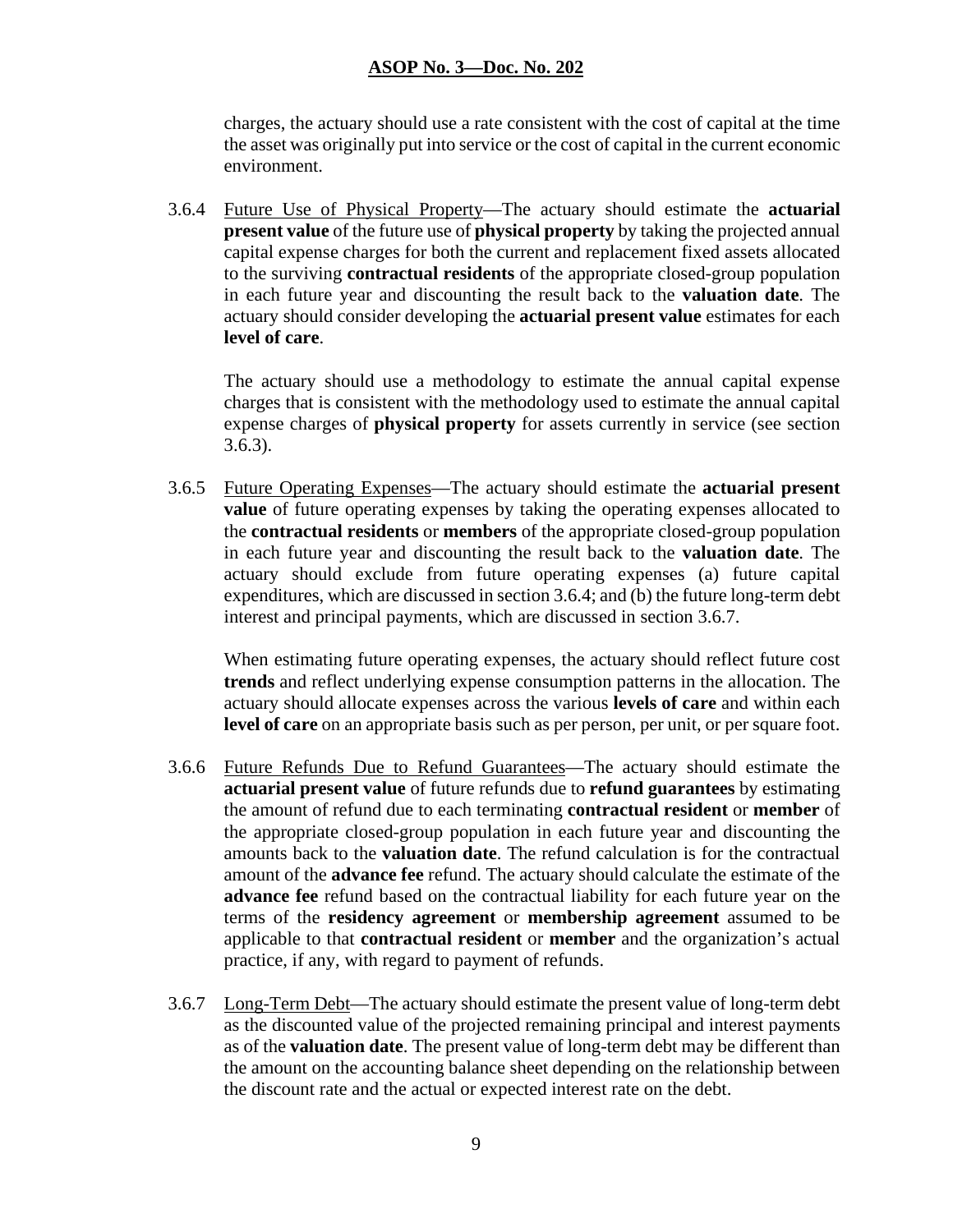- 3.7 Selection of Actuarial Assumptions—The actuary should take into account the following when selecting assumptions.
	- 3.7.1 Actuarial Assumptions—In selecting actuarial assumptions for mortality, **morbidity**, **withdrawal**, and **occupancy rates**, the actuary should reflect each of the following as appropriate:
		- a. age and gender;
		- b. health characteristics;
		- c. **permanent transfer** and **temporary transfer** patterns;
		- d. **level of care** status and expected differences in experience between **contractual residents** or **members** in different **levels of care**;
		- e. time elapsed since the last change in the **level of care**;
		- f. single or joint contracts;
		- g. demographic profile and number of new **contractual residents** or **members**;
		- h. time elapsed since the **contractual resident** or **member** entered the **CCRC** or **At Home Program**;
		- i. actual experience of the **CCRC** or **At Home Program**, and the credibility of the experience;
		- j. contractual guarantees, such as **health care guarantees** and **refund guarantees**; and
		- k. operational policies and practices of the organization, such as transfer policies.

The actuary should select **trend** assumptions to project mortality (sometimes referred to as "mortality improvement," which can be positive or negative), **morbidity**, **withdrawal**, and **occupancy rates** that are reasonable, in the actuary's professional judgment. In selecting **trend** assumptions, the actuary should consider and review appropriate data. The data may include **trend** experience studies, appropriate industry studies, and management **occupancy rate** projections.

3.7.2 Trend Assumptions for Fees and Expenses—The actuary should set **trend** assumptions for **periodic fees**, **advance fees**, **additional fees**, and other revenue items. The actuary should also set **trend** assumptions for operating expenses,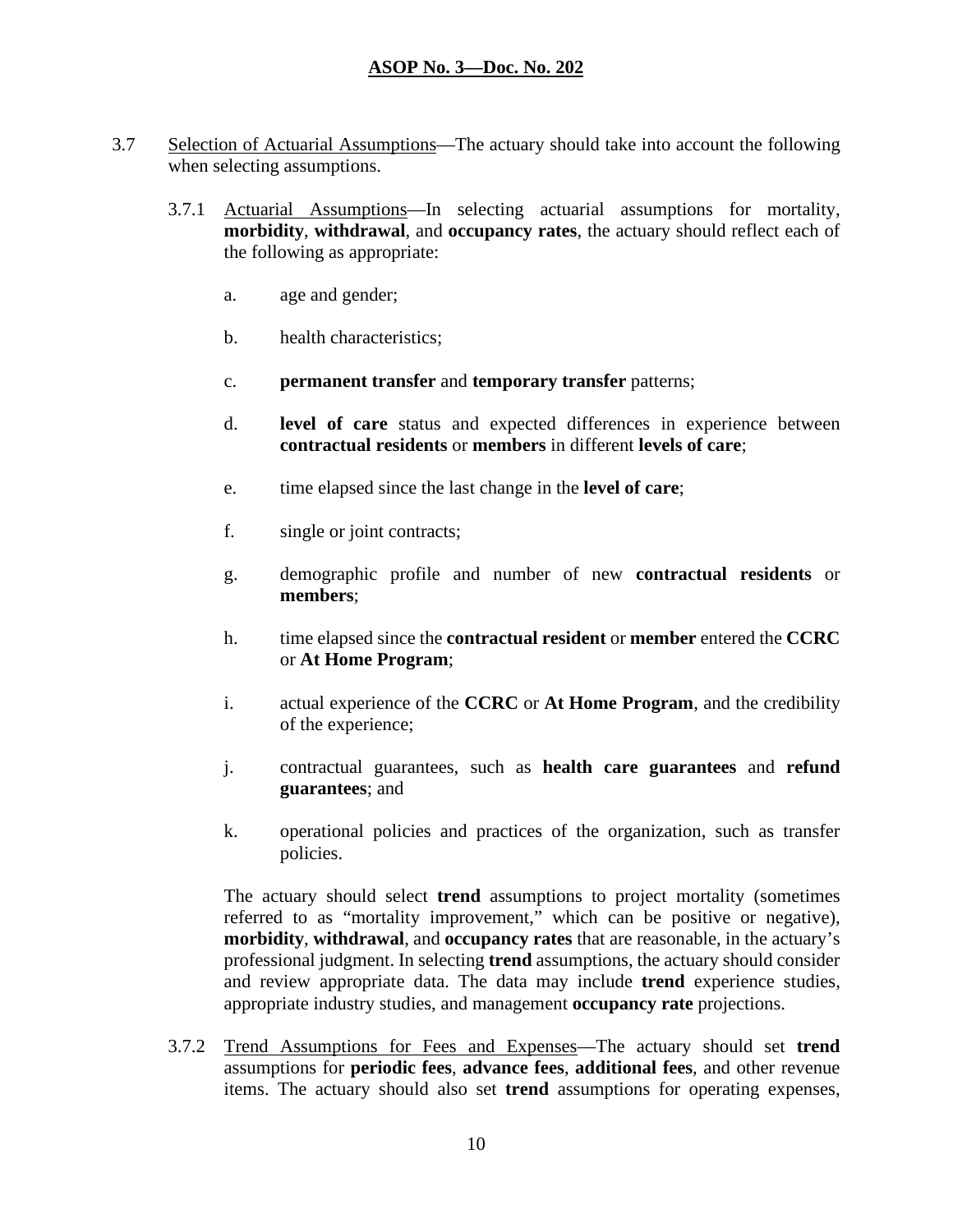capital expenditures, and other expense items. The actuary may use different **trend** assumptions, as appropriate, for various categories of revenues and expenses. In setting **trend** assumptions for **periodic fees**, the actuary should also take into account practical, competitive, and contractual considerations.

The actuary should select assumptions for future **trends** in **periodic fees** that are consistent with the **trend** assumptions that are used in projecting future expenses. If the actuary uses different **trend** assumptions for **periodic fees** and operating expenses, the actuary should disclose this difference.

- 3.7.3 Investment Rate and Discount Rate Assumptions—The actuary should select investment rate and discount rate assumptions that are individually reasonable, mutually consistent, and reflective of the long-term nature of the **residency agreement** or **membership agreement** as follows:
	- a. short- and long-term market expectations, and the future investment strategy of the organization to estimate investment income for the cash flow projection; and
	- b. a discount rate to estimate **actuarial present values** that, in the actuary's professional judgment, is reasonable and appropriate, and is consistent with the investment rate.
- 3.7.4 Revenue and Expense Allocation Assumptions—The actuary should assume an allocation of general revenues and expenses to the various **levels of care**, and to current and new **contractual residents** or **members**. The actuary should determine whether the sum of all allocated expenses reconciles to the total projected expenses of the **CCRC** or **At Home Program**.
- 3.7.5 Going-Concern Assumption—The **actuarial balance sheet**, the cohort pricing analysis, and the cash flow projection rely on assumptions predicated on the ongoing financial viability and continuation of the **CCRC** or **At Home Program**. This implies that the organization will be able to maintain appropriate **occupancy rates** or membership levels by attracting new **contractual residents** or **members** to replace existing **contractual residents** or **members**. The actuary should assess the ability of the organization to attract new **contractual residents** or **members** or any other known, significant circumstances that, in the actuary's professional judgment, may affect the organization's ability to remain a going concern.
- 3.7.6 Reasonableness of Assumptions—The actuary should review the assumptions for reasonableness. The assumptions should be reasonable, in the actuary's professional judgment, in the aggregate and for each assumption individually. The actuary should identify material changes in assumptions, and methods relating to the use of those assumptions, compared to the most recent prior analysis if applicable.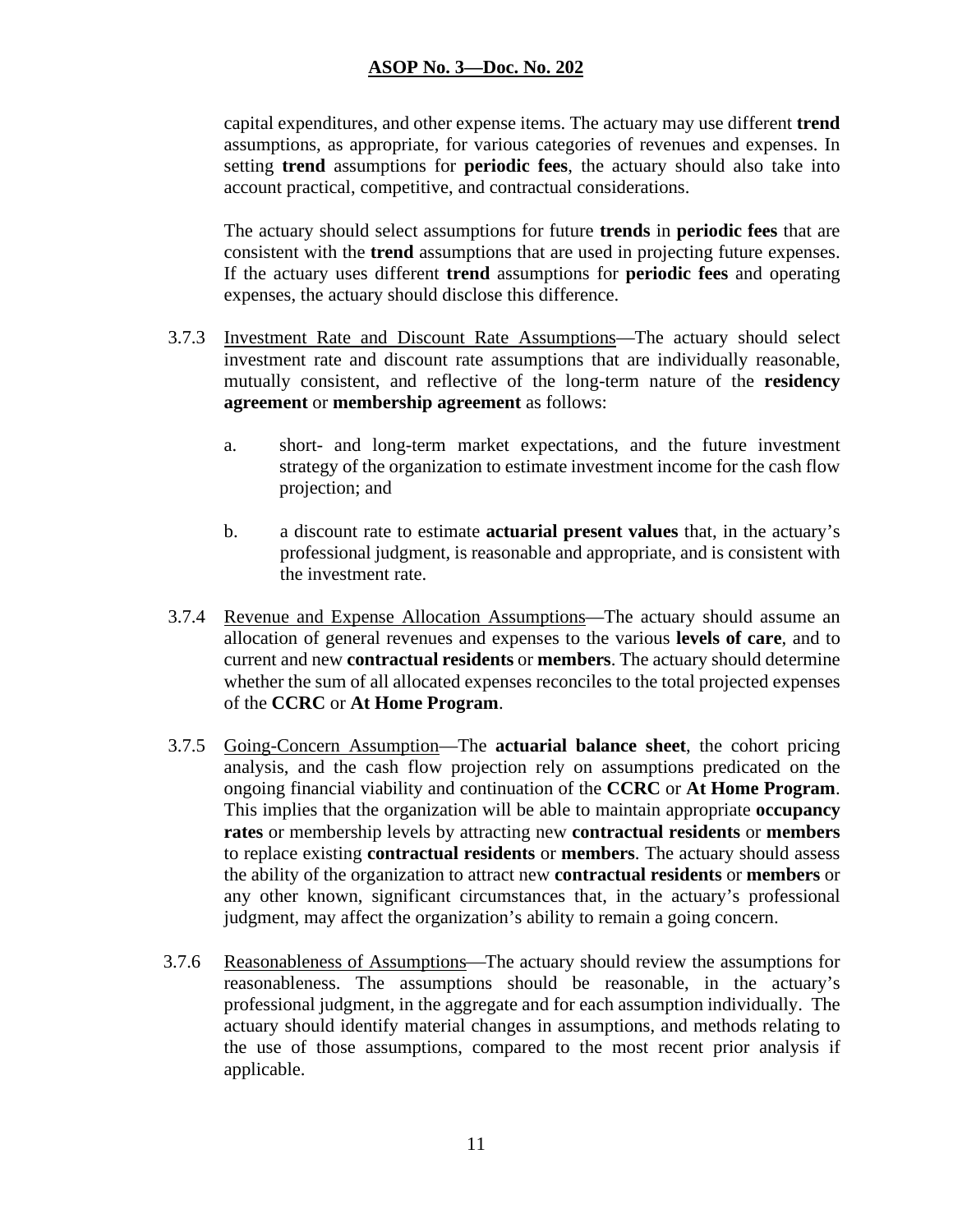In reviewing the assumptions for reasonableness, the actuary should take into account the following:

- a. the intended purpose of the measurement;
- b. the frequency with which the projections are expected to be updated;
- c. the length of the projection period;
- d. the sensitivity of the projections to the effect of variations in key actuarial assumptions;
- e. the potential variability of the assumption;
- f. consistency among related assumptions;
- g. the size of the **CCRC's contractual resident** population or **At Home Program** membership;
- h. the ability to increase fees or decrease expenses in future periods;
- i. the level of capital available to provide for adverse fluctuation;
- j. any significant margins for uncertainty that have been included in the actuarial assumptions; and
- k. the expectation of no material bias (i.e., it is not materially optimistic or pessimistic) relative to the purpose of the measurement, excluding the effect of a margin.
- 3.8 Benevolence Funds and Financial Assistance Subsidies—The actuary should determine the benevolence funds or financial assistance subsidies available as well as the potential future liabilities for **contractual residents** or **members** who do not pay the contractual fees. For example, some organizations may set aside assets or funds from charitable contributions to assist **contractual residents** or **members**, while other organizations may include the costs of any assistance in the basic **fee structure**.
- 3.9 For-Profit CCRCs or At Home Programs—When performing actuarial services with respect to for-profit organizations, the actuary should determine the nature and financial implications of the ownership arrangement, including owner's equity, past and possible future equity distributions, potential income tax liability, and historical and future capital expenditures funded by the owner.
- 3.10 Equity or Cooperative CCRCs or At Home Programs—When performing actuarialservices with respect to equity or cooperative **CCRCs** or **At Home Programs**, the actuary should determine the nature and financial implications of any **contractual resident** or **member**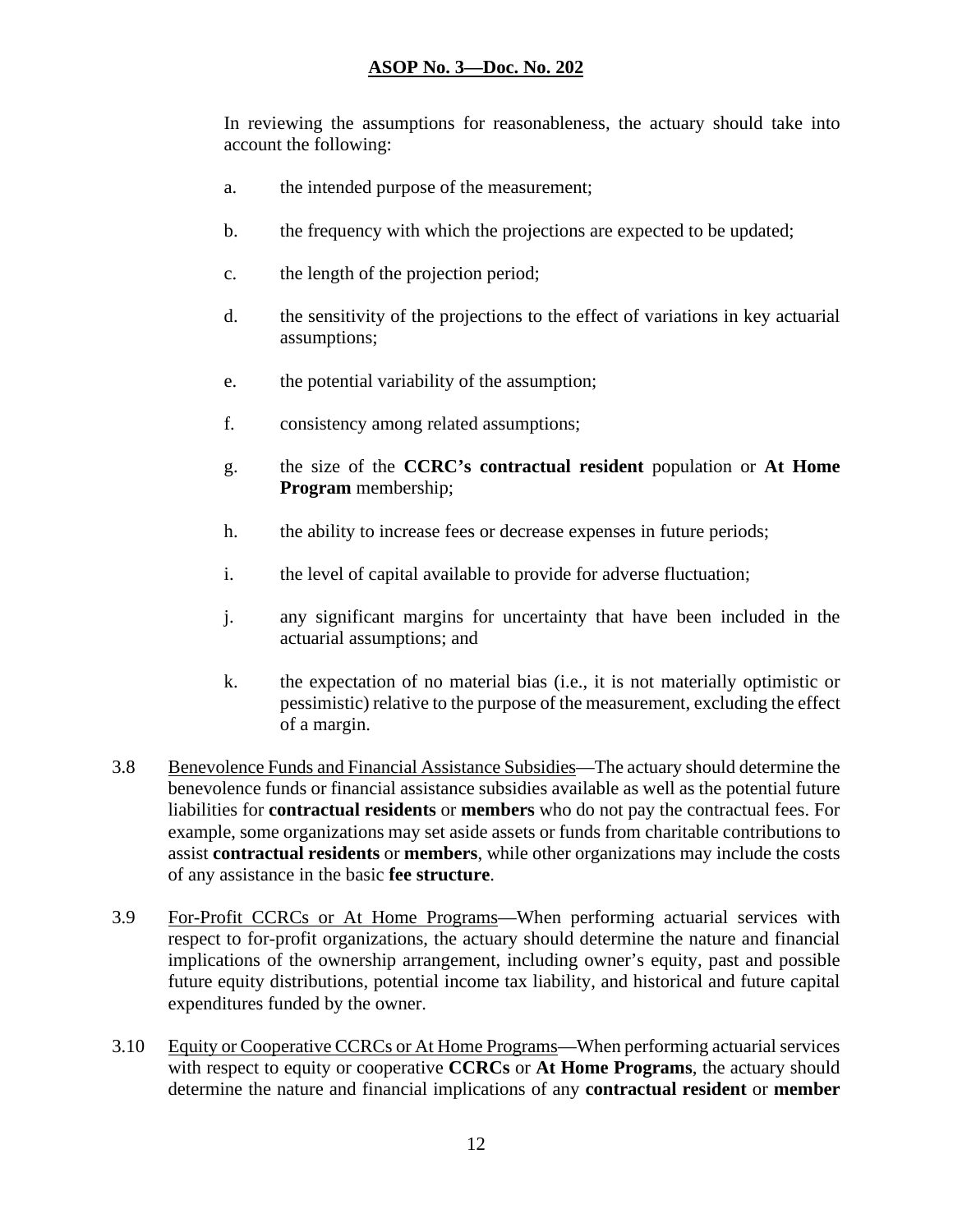ownership arrangement, including **advance fee** payments and refunds due to **refund guarantees**, and the value of assets invested in the **physical property** and the replacement costs of these fixed assets.

- 3.11 Additional Considerations Affecting CCRC or At Home Program Finances—The actuary should determine the scope of the organization's commitments to current and prospective **contractual residents** or **members** and the nature of its **fee structure**. The actuary may obtain this information from the applicable **residency agreements** or **membership agreements** and any other reasonable source of information about the organization. When interpreting these documents, the actuary should determine the following:
	- a. the admission and underwriting criteria and how they are applied;
	- b. the terms of the **residency agreement** or **membership agreement** and any limitations on the period for which commitments are made;
	- c. any known, significant limitations on the organization's ability to change future **periodic fees**;
	- d. any **refund guarantees**;
	- e. any limitation on the services provided and any collectability risk for services limited under the contract or requiring additional payment;
	- f. any contract provisions for prepaid health care or for additional charges if a **contractual resident** or **member** receives health care;
	- g. any affiliation with another entity and the extent to which any such entity would assume responsibility for the organization's obligations; and
	- h. any other matter that, in the actuary's professional judgment, is expected to have a material effect on the organization's current or future financial statements.
- 3.12 External Restrictions—The actuary should take into account restrictions on the **CCRC** or **At Home Program** from external sources, such as applicable law, regulation, or other binding authority. Examples include a state's Medicaid reimbursement policy, regulations restricting the use of **health center** beds by **non-contractual residents**, and any relevant lender-imposed restrictions.
- 3.13 Reliance on Data or Other Information Supplied by Others—When relying on data or other information supplied by others, the actuary should refer to ASOP No. 23, *Data Quality*, and ASOP No. 41, *Actuarial Communications*, for guidance.
- 3.14 Documentation—The actuary should consider preparing and retaining documentation to support compliance with the requirements of section 3 and the disclosure requirements of section 4. When preparing documentation, the actuary should prepare documentation in a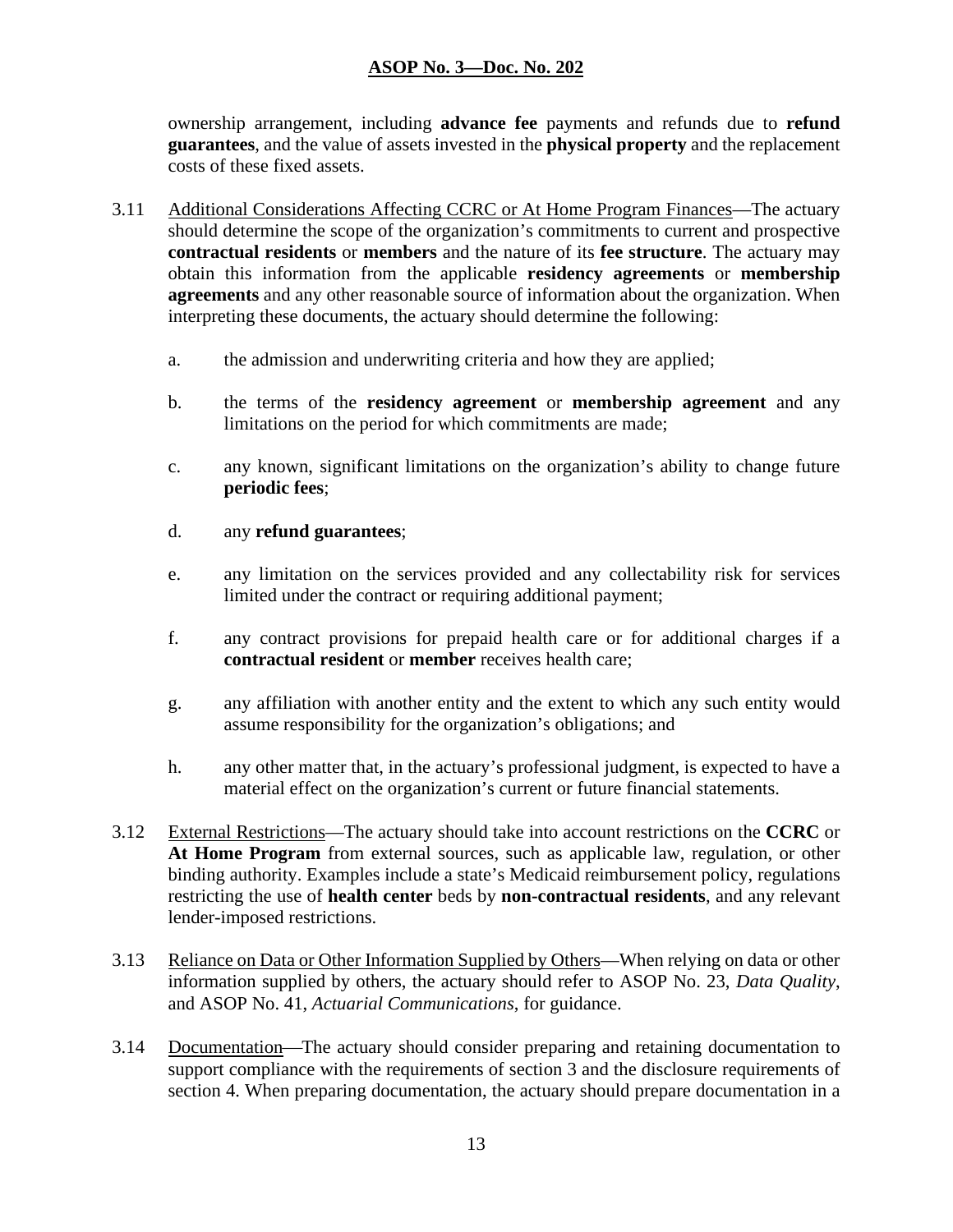form such that another actuary qualified in the same practice area could assess the reasonableness of the actuary's work. The degree of such documentation should be based on the professional judgment of the actuary and may vary with the complexity and purpose of the actuarial services. In addition, the actuary should refer to ASOP No. 41 for guidance related to the retention of file material other than that which is to be disclosed under section 4.

#### Section 4. Communications and Disclosures

- 4.1 Required Disclosures in an Actuarial Report—When issuing an actuarial report to which this standard applies, the actuary should refer to ASOP Nos. 23 and 41. In addition, the actuary should disclose the following in such actuarial reports, if applicable:
	- a. historical and current financial data used to produce the **actuarial balance sheet**, cohort pricing analysis, and cash flow projections, in accordance with sections 3.3, 3.4, and 3.5;
	- b. summary of historical **contractual resident** or **member** data and population statistics for **contractual residents** or **members** as of the **valuation date**, in accordance with sections 3.3, 3.4, and 3.5;
	- c. assumptions and methodology used in performing the **population projections**, in accordance with sections 3.3, 3.4, and 3.5;
	- d. assumed expense levels consistent with the targeted number of **contractual residents** or **members** when a material change in the population is expected, in accordance with section 3.4;
	- e. assumptions and methodology used to estimate each **actuarial present value**, in accordance with section 3.6;
	- f. assumptions and methodology used to value and depreciate the **physical property**, in accordance with sections 3.6.3 and 3.6.4;
	- g. mortality, **morbidity**, **withdrawal**, and **occupancy rate** assumptions (including **trend** assumptions, if any), and methodology used in selecting such assumptions, in accordance with sections 3.7.1;
	- h. **trend** rates for revenues and expenses, and the relationship between the two, in accordance with section 3.7.2;
	- i. investment rate and discount rate, in accordance with section 3.7.3;
	- j. assumptions and methodology used to allocate general revenue and expenses, in accordance with section 3.7.4;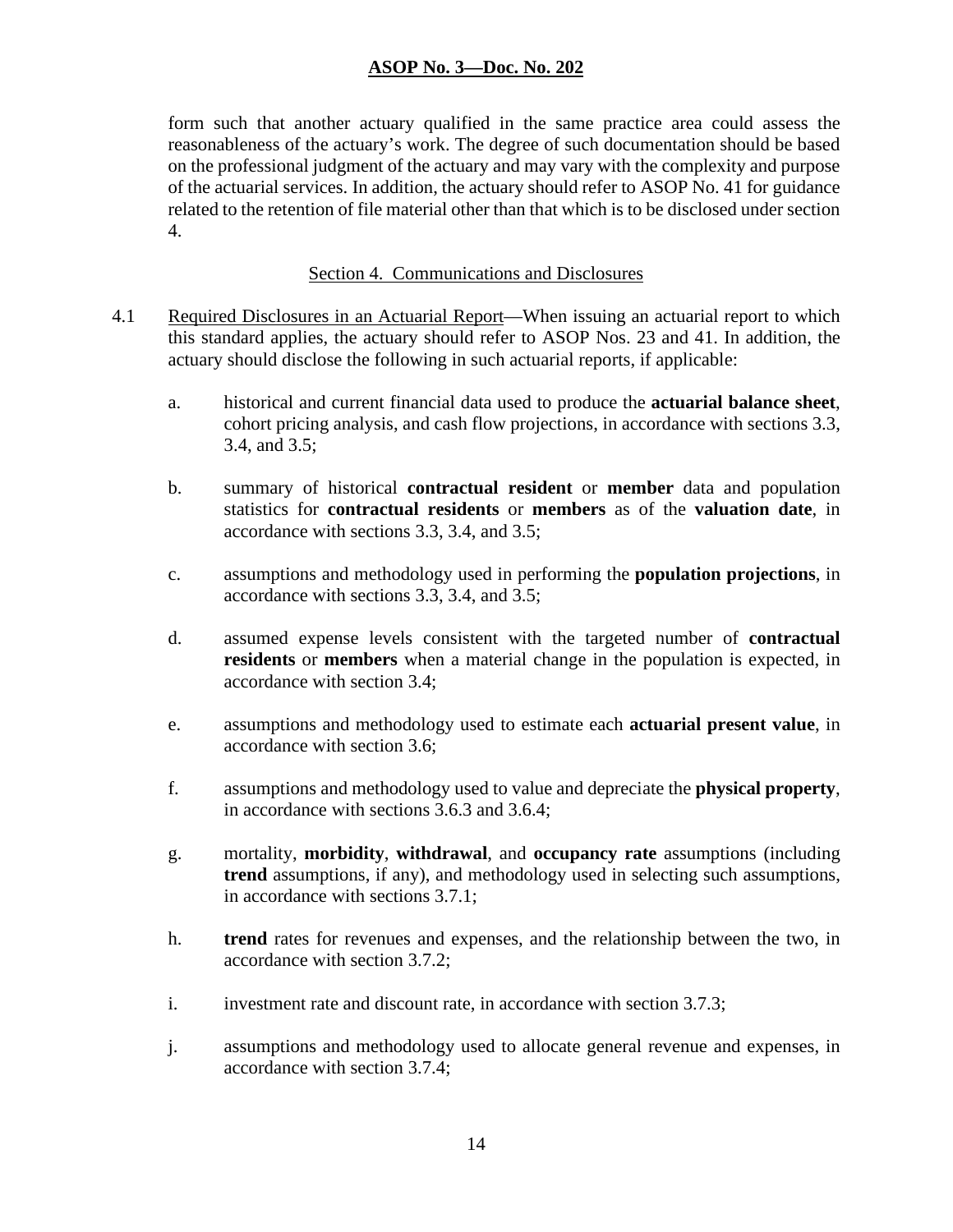- k. any known significant circumstances that may affect the organization's ability to remain a going concern, in accordance with section 3.7.5;
- l. assumptions and methodology used for any significant margin for uncertainty, or a similar adjustment or provision, included in the actuarial valuation, including any significant assumptions affecting the valuation regarding surplus available to provide for adverse fluctuations, in accordance with section 3.7.6;
- m. any material changes in assumptions or methods from the most recent prior analysis, in accordance with section 3.7.6;
- n. the results of any sensitivity tests performed, in accordance with section 3.7.6; and
- o. any assistance assumed to be derived from dedicated benevolence funds or financial assistance subsidies, in accordance with section 3.8.
- 4.2 Assignments Involving an Opinion on Satisfactory Actuarial Balance—The actuarial report should disclose the **actuarial balance sheet**, the cohort pricing analysis, and the **cash and investment balances** at the beginning and end of each projection year, which were prepared to test the three conditions, in accordance with sections 3.3, 3.4, and 3.5 and state whether or not each condition is met.

If one or more of the three conditions is not met, the actuary should disclose the implications of the deficiency and, if known, a description of management's plans to address the deficiency for each unmet condition.

If the actuary is unable to form the needed opinion regarding whether the organization is in satisfactory actuarial balance, or if the opinion is adverse (due to failing one or more of the conditions) or otherwise qualified, then the actuary should disclose why the actuary is unable to form an unqualified favorable opinion.

- 4.3 Additional Disclosures in an Actuarial Report—The actuary also should include disclosures in accordance with ASOP No. 41 in an actuarial report for the following circumstances:
	- a. if any material assumption or method was prescribed by applicable law;
	- b. if the actuary states reliance on other sources and thereby disclaims responsibility for any material assumption or method selected by a party other than the actuary; and
	- c. if in the actuary's professional judgment, the actuary has deviated materially from the guidance of this ASOP.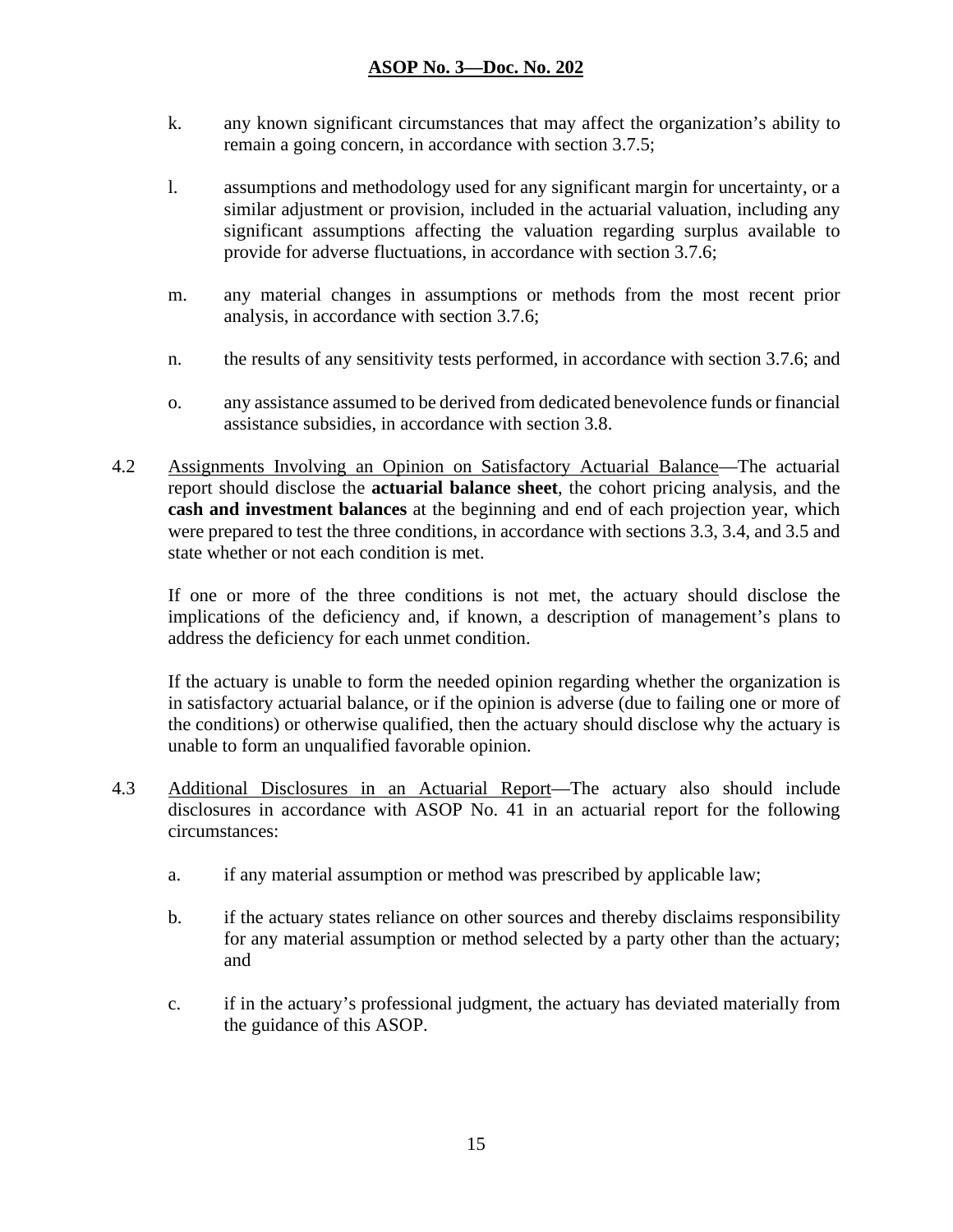# **Appendix 1**

# **Background and Current Practices**

*Note*: This appendix is provided for informational purposes and is not part of the standard of practice.

### Background

Certain contractual obligations of a CCRC or At Home Programs are contingent upon the occurrence, timing, and duration of certain future events. The CCRC contractual resident or At Home Program member typically pays for such future promised services through a combination of advance and periodic fees, typically before the services are provided. Actuarial methods are used to establish the fee structure and to measure the organization's liabilities for the provision of future promised services.

High occupancy, sound pricing, care management, and effective financial management are some of the keys to the successful operation of a CCRC. The ability of a CCRC to attract new contractual residents to fill vacancies will depend on keeping the CCRC competitive with respect to its physical property, its fee schedule, and the general attractiveness of its whole environment. Membership levels, sound pricing, care management, and effective financial management are some of the keys to the successful operation of an At Home Program.

# Current Practices

Current actuarial practices for CCRCs are generally now well established. Prior to the release of the first edition of this ASOP and the release of subsequent educational material by various entities, actuaries used differing analytical approaches. These approaches included differing methods to determine closed and open-group contractual resident projections, projected refunds due to refund guarantees, physical property valuations, long-term debt, and other items. While historically differences did exist, these differences have now mostly been eliminated and standardized practices have evolved.

# Illustrative Capital Expense Charge Development and Physical Property Valuation

The physical property, or fixed assets, of a CCRC are a significant asset of the CCRC, and also a significant cost to the contractual residents of the CCRC. In order to provide for equity among generations of contractual residents, it is necessary to allocate an appropriate part of the cost of the use of physical property to current contractual residents as of the valuation date and to the cohort of new contractual residents.

The method described in this appendix for developing and assigning the annual capital expense charge for asset use, determining the asset's actuarial value, and determining the liability for asset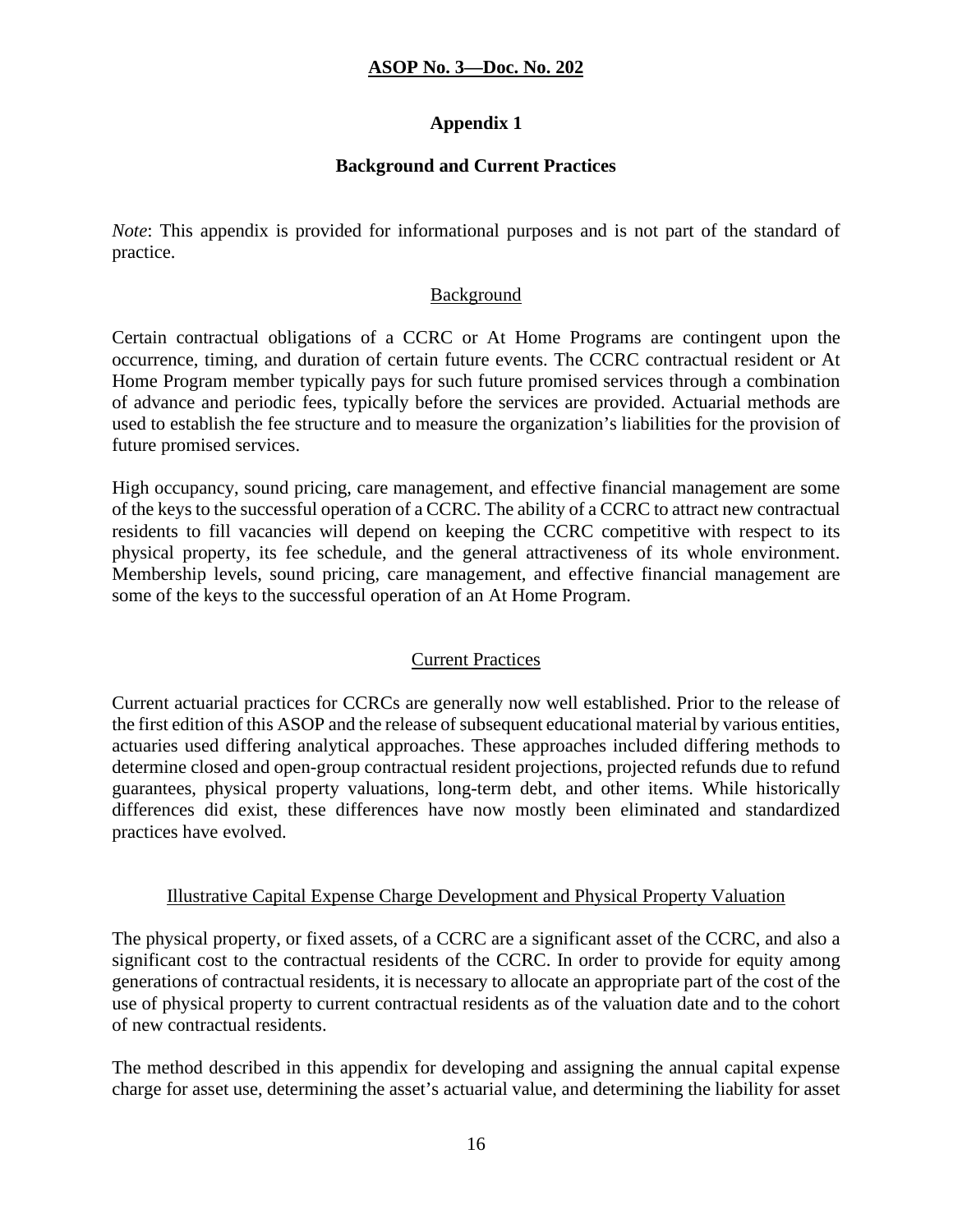use is one illustrative method designed to provide for equity among generations of contractual residents. (Illustrative formulas for expensing and valuing physical property are presented at the end of this appendix.)

Physical property assets may be valued and depreciated using level, decreasing, or increasing depreciation methodologies based on actuarial principles, the nature of the underlying assets, and other factors.

Capital Expense (Imputed Interest plus Depreciation) Charges—The annual capital expense charge for physical property consists of the imputed interest for the use of the asset, or opportunity cost of using cash resources for purchasing a fixed asset (because it is not an interest-earning investment), plus the change in asset value from one year to the next.

- a. Each item of physical property is assigned an assumed useful lifetime and an appropriate rate of inflation. While GAAP expected lifetimes might be available, alternative lifetimes may be available from other sources such as engineering studies performed by the client. In the case of land, the expected useful lifetime may be perpetual.
- b. The annual capital expense charge for the use of an asset is developed for each year using its useful lifetime and is calculated as one of a series of annual amounts. The present value of this series, discounted to the time of acquisition, equals the cost of the asset. This series of annual amounts may be decreasing, level, or increasing.
- c. In similar fashion, capital expense charges are developed for physical property assumed to be purchased in future years. It is assumed that each asset will be replaced at the end of its useful lifetime with a new asset. The cost of the new asset is assumed to equal the original cost indexed for inflation. The asset is continually replaced at the end of successive useful lifetimes.

An approximation of these replacement costs that better reflects the expected magnitude and timing of future capital expenditures may also be used. These approximations reflect a sufficient level of future capital expenditures necessary to maintain the physical property for future use.

Capital expense charges are developed for the following items:

- a. Actuarial Value of Physical Property for Assets Currently in Service—Reflected as an asset on the actuarial balance sheet;
- b. Actuarial Present Value of Future Use of Physical Property Consumed by Current Contractual residents throughout Their Respective Lifetimes—Reflected as a liability on the actuarial balance sheet; and
- c. Actuarial Present Value for Future Use of Physical Property Consumed by a Hypothetical Group of Prospective Contractual Residents—Reflected as a liability on the cohort pricing analysis.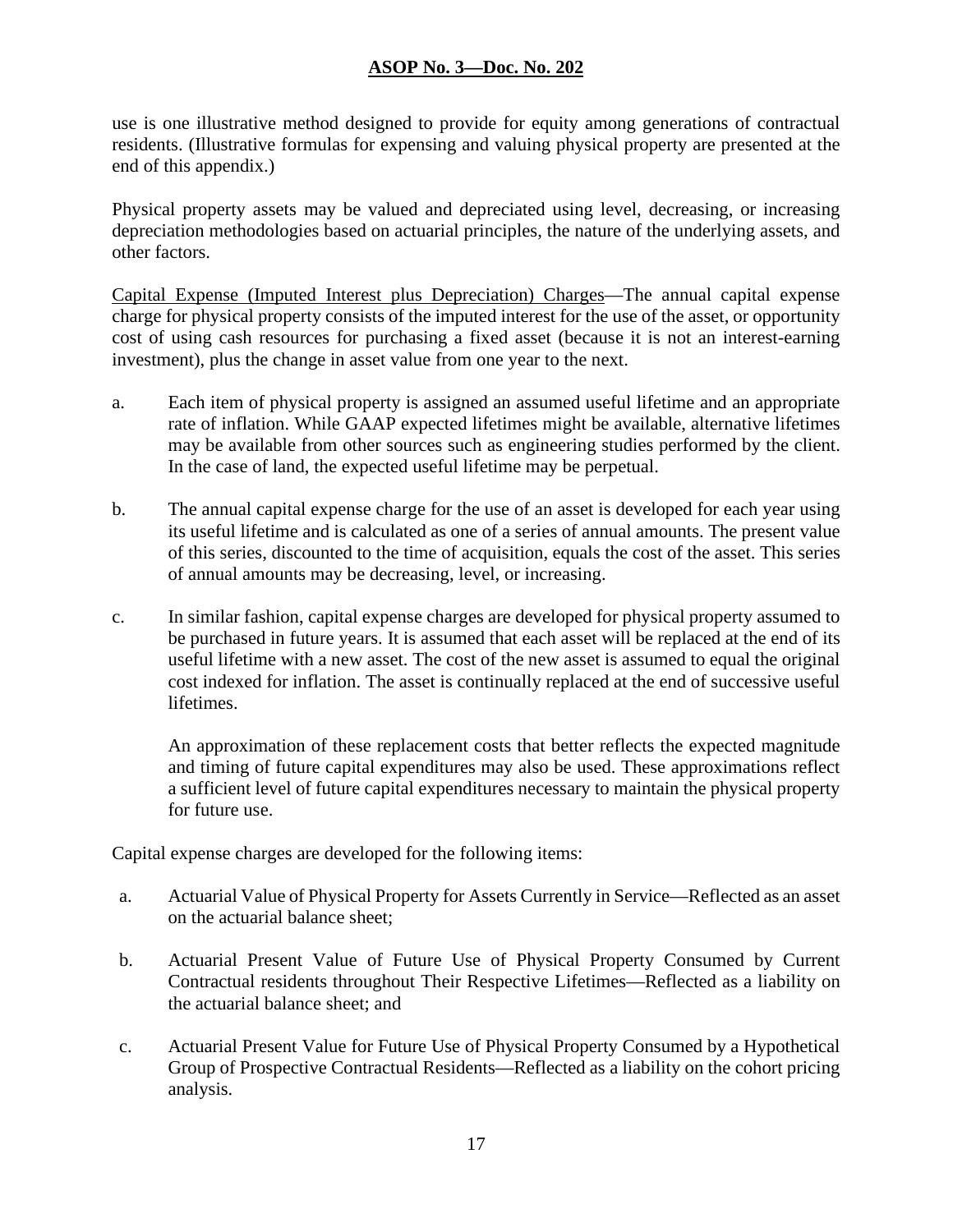Value of Physical Property for Assets Currently in Service—The actuarial value of each asset is the discounted value (without survivorship) of the remaining annual capital expense charges as of the valuation date. The sum of these values for all such assets in service as of the valuation date is reflected as an asset on the actuarial balance sheet.

Value of Future Use of Physical Property for Existing Contractual Residents—The actuarial present value of the future use of physical property for existing contractual residents is the discounted value (with survivorship) of the annual capital expense charges for the physical property, *and* its replacements, allocated to existing contractual residents as of the valuation date.

- a. The part of each future year's capital expense charge that relates to the existing contractual residents as of the valuation date is determined by estimating the ratio of the existing contractual resident survivorship group use to total CCRC use. The ratio may be in proportion to population, number of CCRC occupied beds or units, square footage, or some other appropriate measure. For years during fill-up or material change in population, it may be appropriate to substitute a target or ultimate level of use for the actual estimated level of total use.
- b. The current actuarial liability for the promised future use of a physical asset (and its replacements) with respect to the existing contractual resident closed group is the sum (for all years) of the part of such capital expense charge in each future year related to the existing closed group, as determined in (a), discounted to the valuation date.

Value of Future Use of Physical Property for the New Entrant Cohort—The actuarial present value of the future use of physical property for the new entrant cohort is the discounted value (with survivorship) of the annual capital expense charges for the physical property, and its replacements, allocated to the new entrant cohort closed group.

- a. The part of each future year's capital expense charge that relates to the new entrant cohort is determined by estimating the ratio of the new entrant cohort survivorship group use to total CCRC use.
- b. The current actuarial liability for the promised future use of a physical asset (and its replacements) with respect to the new entrant cohort is the sum (for all years) of the part of such capital expense charge in each future year related to the new entrant cohort closed group, as determined in (a), discounted to the valuation date.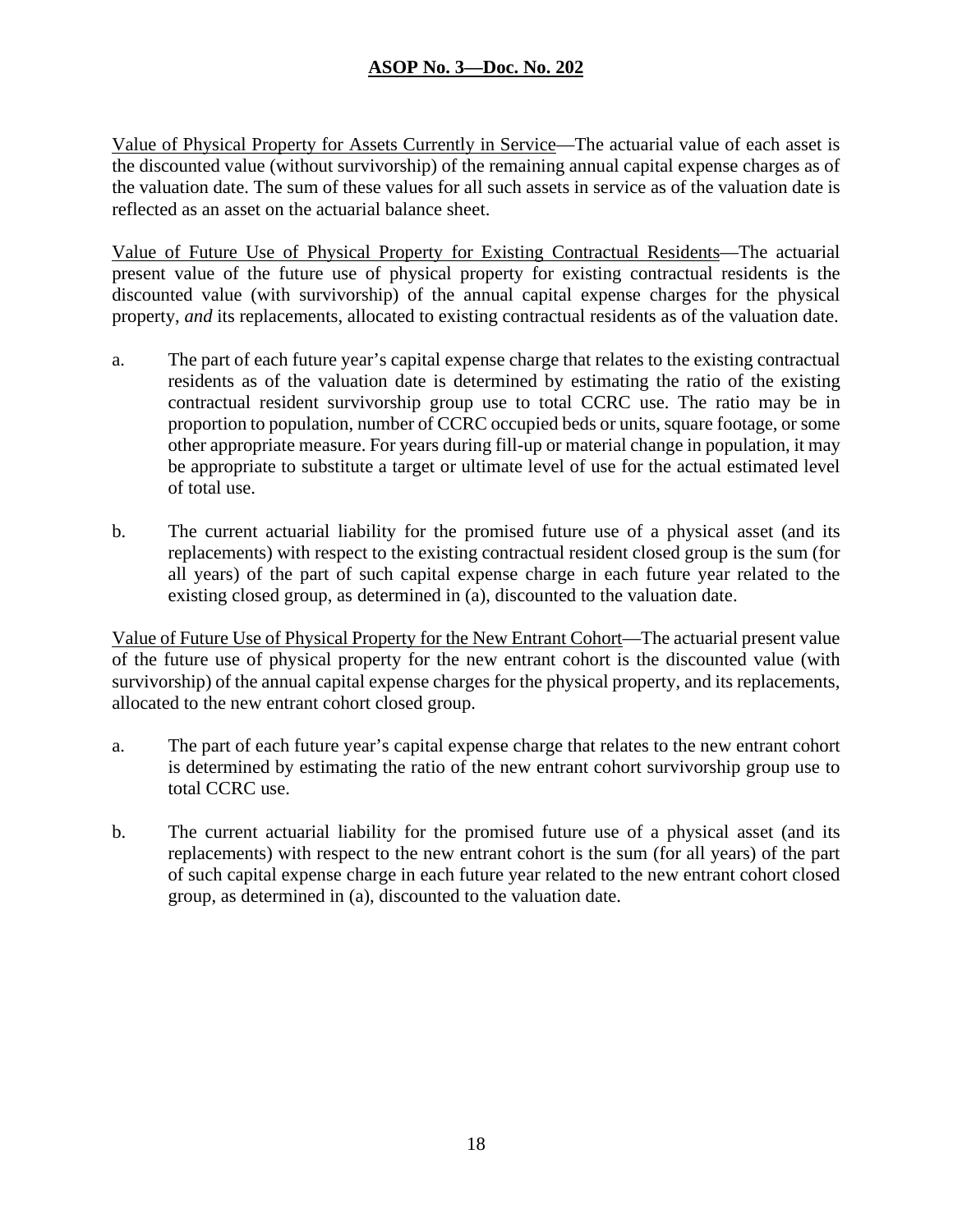#### Illustrative Formulas for Expensing and Valuing Physical Property

*Note*: These formulas illustrate allocations on a per contractual resident basis. Other allocation bases such as units, beds, square footage, etc. may be more appropriate for certain assets.

#### A. Relationships of Asset Cost, Asset Value, and Open-Group Annual Expense

- $A =$  Actual asset
- *e* = Expected years of the asset's useful lifetime.
- $E_n$  = Annual expense in year *n* for use of the asset. For simplicity in these illustrations, we assume it is payable at the end of the year.
- *j* = Assumed annual rate of increase in *E*. Note that *j* could be zero. Setting  $j = k$ makes it possible to anticipate a smooth progression in annual expense at the time the asset is replaced when its useful lifetime ends. (It is not necessary that  $E_n$ 's form a geometric series. However, in this example the  $E_n$ 's do form such a series.)
- *k* = Assumed annual rate of increase in replacement cost of *A*.
- $i =$  Assumed annual discount, or cost of capital, rate.

$$
v = 1/(1+i).
$$

 $A_0$  = Acquisition cost of the asset.

$$
A_0 = v * E_1 + v^2 * E_2 + \dots + v^e * E_e.
$$

From this we obtain

$$
E_1 = \frac{A_0 * (i - j)}{1 - [v * (1 + j)]^e}
$$
 provided  $i \neq j$ 

 $V_n$  = Value of the current asset at duration *n*, where  $n \leq e$ .

$$
V_n = v * E_{n+1} + v^2 * E_{n+2} + \dots + v^{e-n} * E_e.
$$

From this we obtain

$$
E_{n+1} = i * V_n + (V_n - V_{n+1}).
$$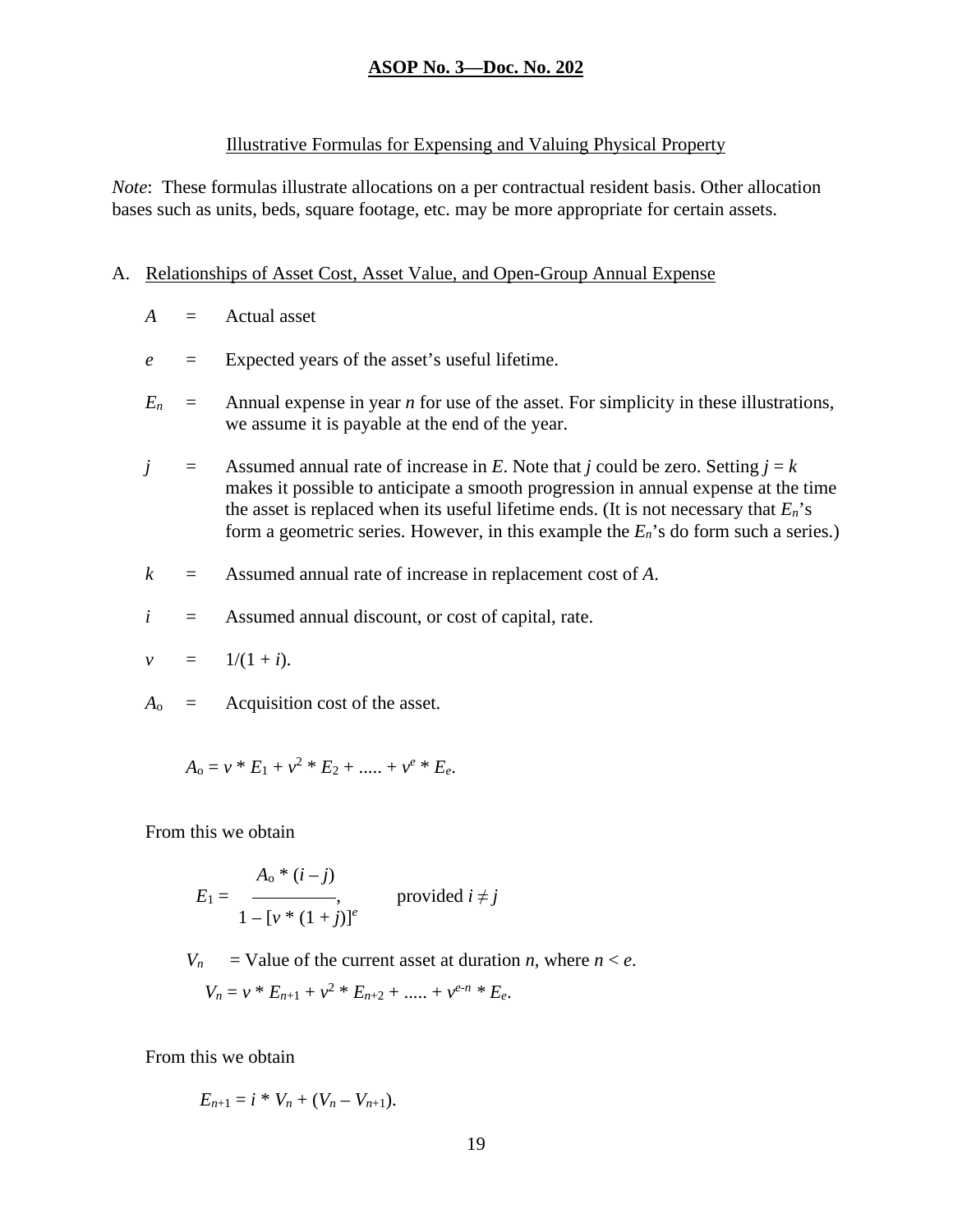This shows that the annual expense for a physical asset consists of the interest that is forgone (because it is not an interest-earning investment), plus the change in asset value from one year to the next. In the case of land, the annual expense consists of only the interest that is forgone, since there is no assumed change in asset value (lifetime is perpetual).

#### B. Relationship of Closed-Group Liability with Open-Group Expense

- $P_n$  = Projected total population at duration *n*, determined on an open-group basis. Depending on the circumstances, a reasonable approximation for *P* may be a constant number equaling the current population.
- $C_n$  = Projected surviving population at duration *n* from a specified closed group. The closed group may be the closed group of current contractual residents or the closed group for a cohort of new contractual residents.

If a part of a given CCRC is used for persons not under contract, only the fraction devoted to those under contract should be considered. One way of accomplishing this is to include those not under contract in  $P_n$  but not in  $C_n$ .

$$
R_{n+1} = \frac{C_n + C_{n+1}}{P_n + P_{n+1}}
$$
, representing the ratio of the projected closed group population to the projected total population.

 $L_n$  = Liability at duration *n* for the future use of the asset and its replacements by a specific closed group.

*Ln* = *v* \* *Rn*+1 \* *En*+1 + *v*<sup>2</sup> \* *Rn*+2 \* *En*+2 + ..... + *ve-n* \* *Re* \* *Ee* + *ve*-n+1 \* *Re*+1 \* *Ee*+1 + *ve-n*+2 \* *Re*+2 \* *Ee*+2 + ... + *v*<sup>2</sup>*e-n* \* *R*<sup>2</sup>*<sup>e</sup>* \* E2*<sup>e</sup>* + ............................. + until *R* = 0.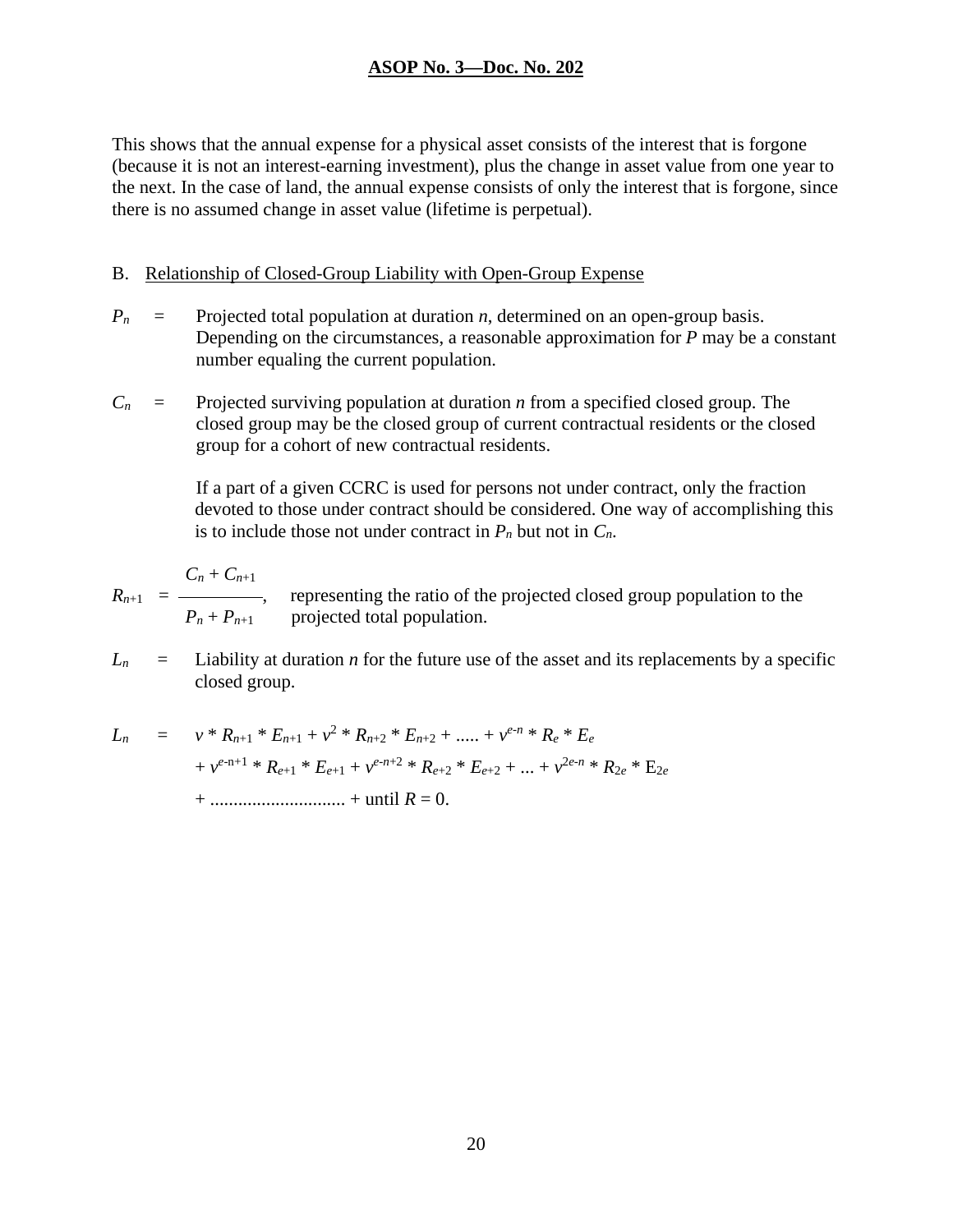# **Appendix 2**

# **Comments on the Exposure Draft and Responses**

The exposure draft of the proposed revision of ASOP No. 3, *Continuing Care Retirement Communities and At Home Programs*, was issued in November 2020 with a comment deadline of February 1, 2021. Five comment letters were received, some of which were submitted on behalf of multiple commentators, such as by firms or committees. For purposes of this appendix, the term "commentator" may refer to more than one person associated with a particular comment letter. The ASOP No. 3 Task Force carefully considered all comments received, and the ASB reviewed (and modified, where appropriate) the changes proposed by the ASOP No. 3 Task Force and the ASB Health Committee.

Summarized below are the significant issues and questions contained in the comment letters and the responses. Minor wording or punctuation changes that were suggested but not significant are not reflected in the appendix, although they may have been adopted.

The term "reviewers" in appendix 2 includes the ASOP No. 3 Task Force, the ASB Health Committee, and the ASB. Also, the section numbers and titles used in appendix 2 refer to those in the exposure draft, which are then cross referenced with those in the final ASOP.

| <b>GENERAL COMMENT</b> |                                                                                                                                                                                                                                                                                                                                                                                                                                  |
|------------------------|----------------------------------------------------------------------------------------------------------------------------------------------------------------------------------------------------------------------------------------------------------------------------------------------------------------------------------------------------------------------------------------------------------------------------------|
| Comment                | One commentator felt itemized paragraph 1 on page vi, announcing the applicability of the<br>ASOP to "At Home Programs that are not regulated as an insurance entity" raises numerous<br>questions among them including: 1) why aren't [At Home Programs] regulated as long term care<br>insurance? and 2) Is it wise for the Academy to participate in encouraging long term care<br>insurance programs by unlicensed entities? |
| Response               | The reviewers believe ASOP No. 3 is intended to provide guidance to actuaries within the<br>context of the existing regulatory environment.                                                                                                                                                                                                                                                                                      |
| Comment                | One commentator felt that Continuing Care Retirement Communities (CCRCs) residents should<br>have been represented on the ASOP No. 3 task force. The commentator also felt actuarial studies<br>should be prepared for an audience that includes state regulators and residents. Lastly, the<br>commentator also felt that actuarial studies should meet the needs of residents.                                                 |
| Response               | The reviewers note the purpose of ASOPs is to provide guidance to actuaries practicing in this<br>area and not to advocate for the interest of a particular stakeholder. The ASOP No. 3 task force is<br>composed of actuaries with experience in the field. Any interested party, including non-actuaries,<br>has an opportunity to offer comments through the exposure process prior to finalization of a<br>standard.         |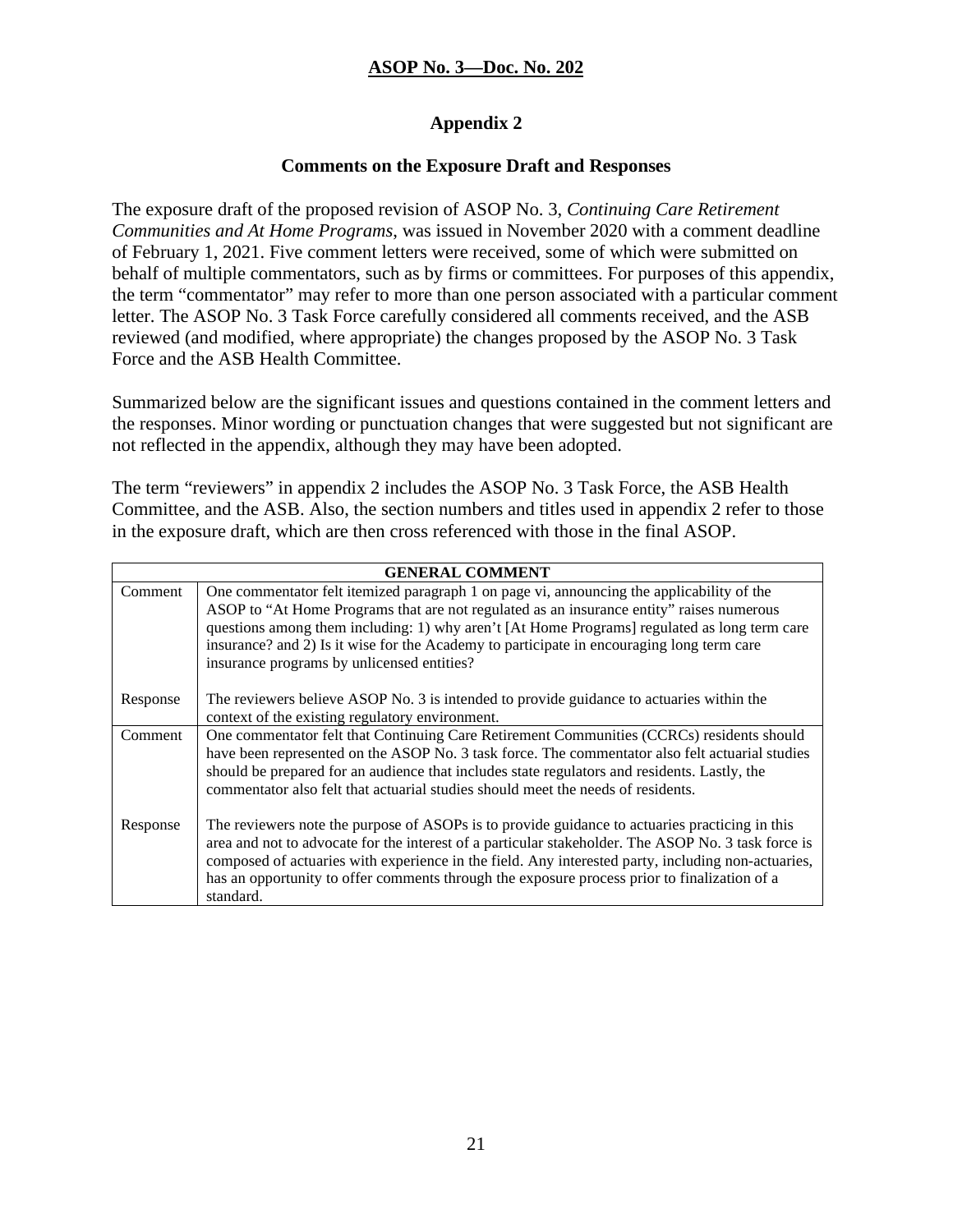| Comment                     | One commentator felt the drafters missed the strategic opportunity to educate stakeholders on the<br>difference between GAAP requirements and ASOPs.                                                                                                                                                                                                                                                                               |
|-----------------------------|------------------------------------------------------------------------------------------------------------------------------------------------------------------------------------------------------------------------------------------------------------------------------------------------------------------------------------------------------------------------------------------------------------------------------------|
| Response                    | The reviewers disagree and believe the guidance regarding CCRCs is appropriate. The reviewers<br>note the education of stakeholders is beyond the scope of this ASOP. The reviewers also note<br>that ASOP No. 1, <i>Introductory Actuarial Standard of Practice</i> , provides guidance for situations<br>where regulatory guidance conflicts with ASOPs. Therefore, the reviewers made no change in<br>response to this comment. |
| Comment                     | One commentator felt the exposure draft fell short of providing additional definitions and<br>guidance for the differences between At Home Programs and Continuing Care Retirement<br>Communities.                                                                                                                                                                                                                                 |
| Response                    | The reviewers believe CCRCs and At Home Programs are currently regulated in a similar<br>manner state-by-state and, therefore, believe both are appropriately addressed in the revision of<br>ASOP No. 3. Therefore, the reviewers made no change in response to this comment.                                                                                                                                                     |
|                             | SECTION 1. PURPOSE, SCOPE, CROSS REFERENCES, AND EFFECTIVE DATE                                                                                                                                                                                                                                                                                                                                                                    |
| <b>Section 1.1, Purpose</b> |                                                                                                                                                                                                                                                                                                                                                                                                                                    |
| Comment                     | One commentator felt that the limitation to "At Home Programs that are not regulated as<br>insurance entities" is repeated in sections 1.1 and 1.2, and felt one would infer that [At Home<br>Programs] offered by licensed insurers are subject to different standards though it's hard to<br>understand why the actuarial characteristics would be differentiated.                                                               |
| Response                    | The reviewers believe that this language is necessary to distinguish At Home Programs from<br>long-term care insurance, which would be covered under ASOP No. 18, Long-Term Care<br>Insurance, and made no change.                                                                                                                                                                                                                 |
| Section 1.2, Scope          |                                                                                                                                                                                                                                                                                                                                                                                                                                    |
| Comment                     | One commentator stated examples of services covered in the existing ASOP were removed but<br>should have been retained.                                                                                                                                                                                                                                                                                                            |
| Response                    | The reviewers agree and modified the language.                                                                                                                                                                                                                                                                                                                                                                                     |
|                             | <b>SECTION 2. DEFINITIONS</b>                                                                                                                                                                                                                                                                                                                                                                                                      |
|                             | <b>Section 2.4, Advance Fee</b>                                                                                                                                                                                                                                                                                                                                                                                                    |
| Comment                     | One commentator felt the definition in section 2.4 departs from the terms that are commonly<br>used for single-premium-life-annuity-type prepayments of fees that would otherwise be paid on a<br>recurrent basis over the insured's ("resident" or "member" in the terminology of the ASOP)<br>lifetime.                                                                                                                          |
| Response                    | The reviewers disagree and made no change in response to this comment.                                                                                                                                                                                                                                                                                                                                                             |
|                             | <b>Section 2.11, Health Center (now section 2.12)</b>                                                                                                                                                                                                                                                                                                                                                                              |
| Comment                     | One commentator felt that the definition of "non-resident" (a term used in section 2.11) was<br>confusing. Furthermore, the commentator felt clarity was needed regarding the difference<br>between "residents" and "non-residents."                                                                                                                                                                                               |
| Response                    | The reviewers agree and modified the terms "resident" to "contractual resident" and "non-<br>resident" to "non-contractual resident."                                                                                                                                                                                                                                                                                              |
|                             | Section 2.24, Residency Agreement (now section 2.26)                                                                                                                                                                                                                                                                                                                                                                               |
| Comment                     | One commentator felt the sentence in section 2.24 reading, "The contract is usually of long<br>duration and may be for the life of each resident," is at odds with the AICPA Guidance that<br>CCRC contracts are month-to-month because the resident may cease paying.                                                                                                                                                             |
| Response                    | The reviewers disagree and do not believe AICPA Guidance is relevant to this definition, and<br>made no change in response to this comment.                                                                                                                                                                                                                                                                                        |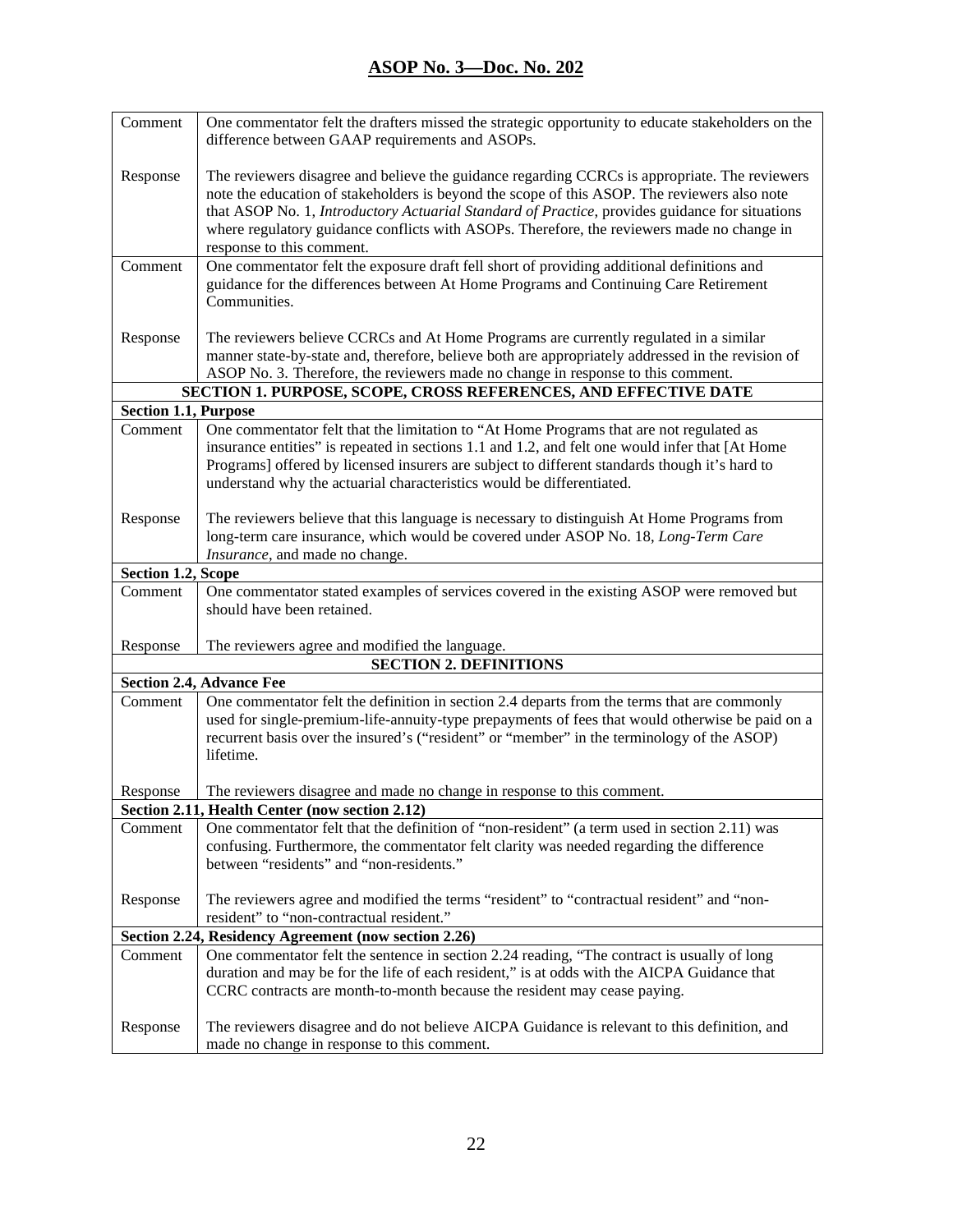| SECTION 3. ANALYSIS OF ISSUES AND RECOMMENDED PRACTICES |                                                                                                     |
|---------------------------------------------------------|-----------------------------------------------------------------------------------------------------|
| Comment                                                 | One commentator felt specific guidance should be included in section 3 to assist actuaries in       |
|                                                         | understanding the interaction between ASOP No. 3 and ASOP No. 56, Modeling.                         |
|                                                         |                                                                                                     |
| Response                                                | The reviewers note that the Code of Professional Conduct (Code) directs the actuary to consider     |
|                                                         | all applicable ASOPs.                                                                               |
|                                                         | Section 3.2, Determination of Satisfactory Actuarial Balance                                        |
| Comment                                                 | One commentator felt the second to the last paragraph in section 3.2 that reads, "In the event the  |
|                                                         | CCRC or At Home Program fails to meet any of three conditions as specified above, the actuary       |
|                                                         | should consult with the organization to address possible corrective actions to achieve satisfactory |
|                                                         | actuarial balance," raises the question of what the responsibility of the actuary is if the         |
|                                                         | "organization" refuses to follow the advice.                                                        |
| Response                                                | The reviewers believe this question is outside the scope of ASOP No. 3. Therefore, the reviewers    |
|                                                         | made no change.                                                                                     |
| Section 3.3.2, Assets                                   |                                                                                                     |
| Comment                                                 | One commentator stated that additional disclosures are needed in section 3.3.2 regarding            |
|                                                         | actuarial present value.                                                                            |
|                                                         |                                                                                                     |
| Response                                                | The reviewers disagree and believe this topic is adequately addressed in section 3.6 and $4.1(e)$ . |
|                                                         | Therefore, the reviewers made no change.                                                            |
|                                                         | <b>Section 3.4, Cohort Pricing Analysis</b>                                                         |
| Comment                                                 | One commentator suggested that the ASOP should provide an example of the methodology                |
|                                                         | regarding temporary transfers among levels of care.                                                 |
|                                                         |                                                                                                     |
| Response                                                | The reviewers noted that the concept of temporary transfers is discussed in sections 2.27 and       |
|                                                         | 3.7.1. The reviewers also note ASOPs are principles based and are not educational in nature, and    |
|                                                         | made no change in response to this comment.                                                         |
|                                                         | <b>Section 3.5, Cash Flow Projections</b>                                                           |
| Comment                                                 | Two commentators suggested the cross reference to ASOP No. 7, Analysis of Life, Health, or          |
|                                                         | Property/Casualty Insurer Cash Flows, is not appropriate.                                           |
|                                                         |                                                                                                     |
| Response                                                | The reviewers agree and removed the cross reference.                                                |
|                                                         | <b>Section 3.6.4, Future Use of Physical Property</b>                                               |
| Comment                                                 | One commentator noted that in developing the present value of physical property and operating       |
|                                                         | expenses both involve allocation of expenses to level of care.                                      |
| Response                                                | The committee agreed and modified section 3.6.4 to reflect the allocation of physical property      |
|                                                         | expenses to level of care.                                                                          |
|                                                         | <b>Section 3.6.6, Future Refunds Due to Refund Guarantees</b>                                       |
| Comment                                                 | One commentator suggested changing "refund guarantee" terminology due to the uncertain              |
|                                                         | nature of the contractual provision.                                                                |
|                                                         |                                                                                                     |
| Response                                                | The reviewers disagree and made no change in response to this comment.                              |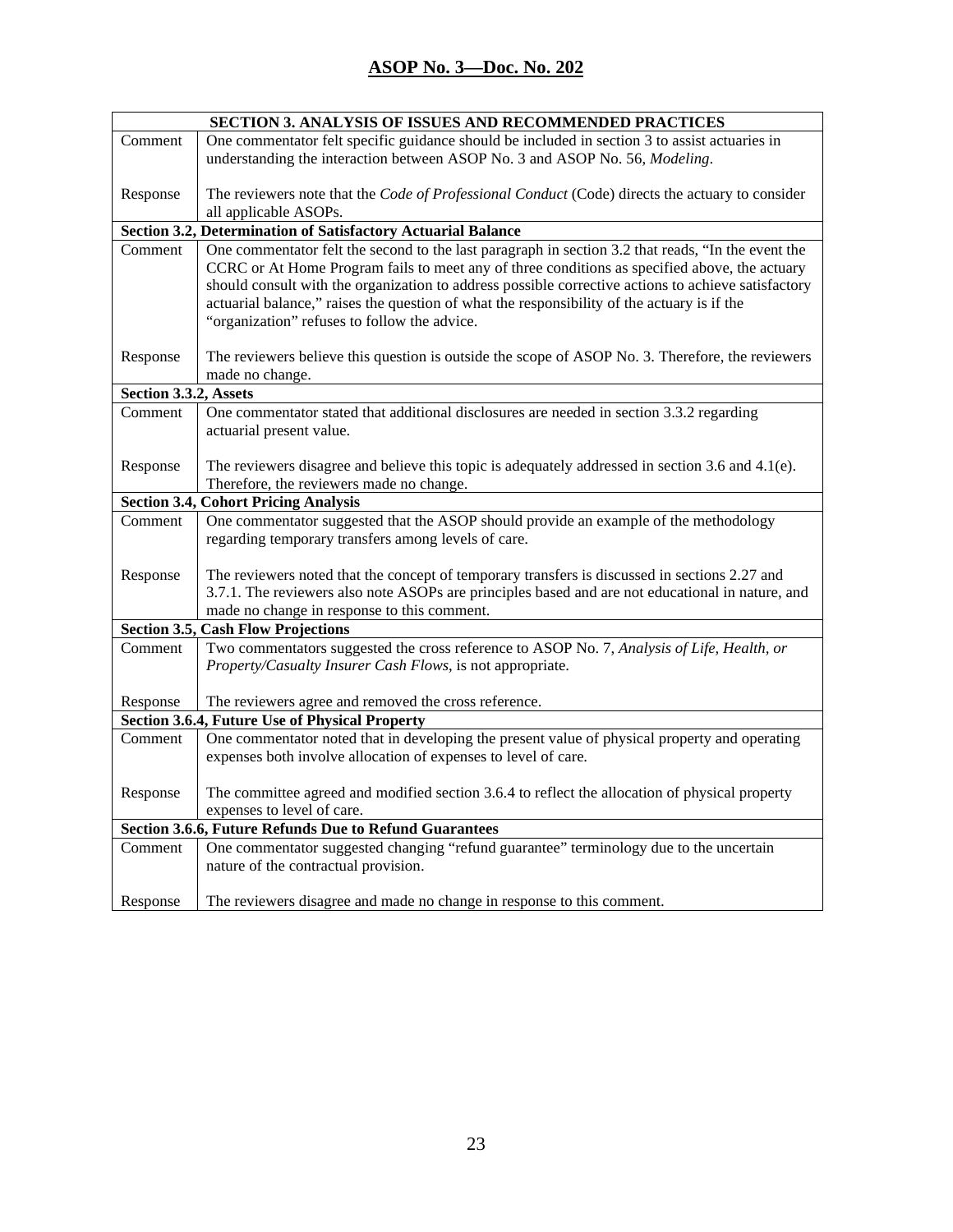| <b>Section 3.7, Selection of Actuarial Assumptions</b> |                                                                                                                                                                               |  |
|--------------------------------------------------------|-------------------------------------------------------------------------------------------------------------------------------------------------------------------------------|--|
| Comment                                                | One commentator felt there should be a requirement that the combined effect of the assumptions<br>is expected to have no significant bias except for margins for uncertainty. |  |
| Response                                               | The reviewers agree and modified the language in section 3.7.6.                                                                                                               |  |
|                                                        | Section 3.7.1, Mortality, Morbidity, and Withdrawal Assumptions (now Actuarial Assumptions)                                                                                   |  |
| Comment                                                | One commentator suggested that documentation should be provided regarding the development                                                                                     |  |
|                                                        | of reasonable assumptions as discussed in section 3.7.1 and 3.7.6.                                                                                                            |  |
| Response                                               | The reviewers disagree and made no change in response to this comment.                                                                                                        |  |
| Comment                                                | One commentator felt that that it should be explicitly stated that the actuary should consider                                                                                |  |
|                                                        | future mortality improvement.                                                                                                                                                 |  |
| Response                                               | The reviewers agree and modified the language in response to this comment.                                                                                                    |  |
|                                                        | Section 3.7.2, Trend Assumptions for Fees and Expenses                                                                                                                        |  |
| Comment                                                | One commentator expressed the need to document and communicate the development of revenue<br>and expense assumptions, as identified in section 3.7.2.                         |  |
| Response                                               | The reviewers note that the standard addresses this issue in sections $3.7.2$ and $4.1(h)$ , and made<br>no change.                                                           |  |
|                                                        | <b>Section 3.7.5, Going-Concern Assumption</b>                                                                                                                                |  |
| Comment                                                | One commentator suggested the ASOP require an actuary to perform a capital adequacy analysis                                                                                  |  |
|                                                        | and develop actuarial reserves.                                                                                                                                               |  |
| Response                                               | The reviewers disagree and made no change.                                                                                                                                    |  |
|                                                        | <b>Section 3.7.6, Reasonableness of Assumptions</b>                                                                                                                           |  |
| Comment                                                | One commentator suggested that section 3.7.6 should indicate that there should be consistency                                                                                 |  |
|                                                        | among the assumptions.                                                                                                                                                        |  |
| Response                                               | The reviewers agree and modified the language in response to this comment.                                                                                                    |  |
|                                                        | Section 3.8, Benevolence Funds and Financial Assistance Subsidies                                                                                                             |  |
| Comment                                                | One commentator suggested addressing the situation where the benevolence funds are being used<br>for something other than residential financial assistance.                   |  |
|                                                        |                                                                                                                                                                               |  |
| Response                                               | The reviewers believe that section 3.8 appropriately addresses this situation and note that it states                                                                         |  |
|                                                        | "the actuary should determine the benevolence funds or financial assistance subsidies available                                                                               |  |
|                                                        | as well as the potential future liabilities for contractual residents or members who do not pay the                                                                           |  |
|                                                        | contractual fees." Therefore, the reviewers made no change in response to this comment.                                                                                       |  |
|                                                        | <b>Section 3.10, Equity or Cooperative CCRCs or At Home Programs</b>                                                                                                          |  |
| Comment                                                | One commentator believes the ownership structure of the organization is not material to the<br>actuarial valuation.                                                           |  |
|                                                        |                                                                                                                                                                               |  |
| Response                                               | The reviewers disagree and made no change in response to this comment.                                                                                                        |  |
|                                                        | Section 3.11, Additional Considerations Affecting CCRC or At Home Program Finances                                                                                            |  |
| Comment                                                | One commentator suggested adding more objective guidance to the actuary when analyzing<br>residency contracts and membership agreements.                                      |  |
| Response                                               | The reviewers disagree and made no change in response to this comment. The reviewers note                                                                                     |  |
|                                                        | that section 3.11 provides an objective list of contractual items for the actuary to consider.<br><b>Section 3.14, Documentation</b>                                          |  |
| Comment                                                |                                                                                                                                                                               |  |
|                                                        | One commentator suggested more specific guidance regarding documentation of assumptions<br>and methodology, as well as retention of documentation.                            |  |
| Response                                               | The reviewers disagree and note the language is consistent with standard language found in<br>current ASOPs. Therefore, the reviewers made no change.                         |  |